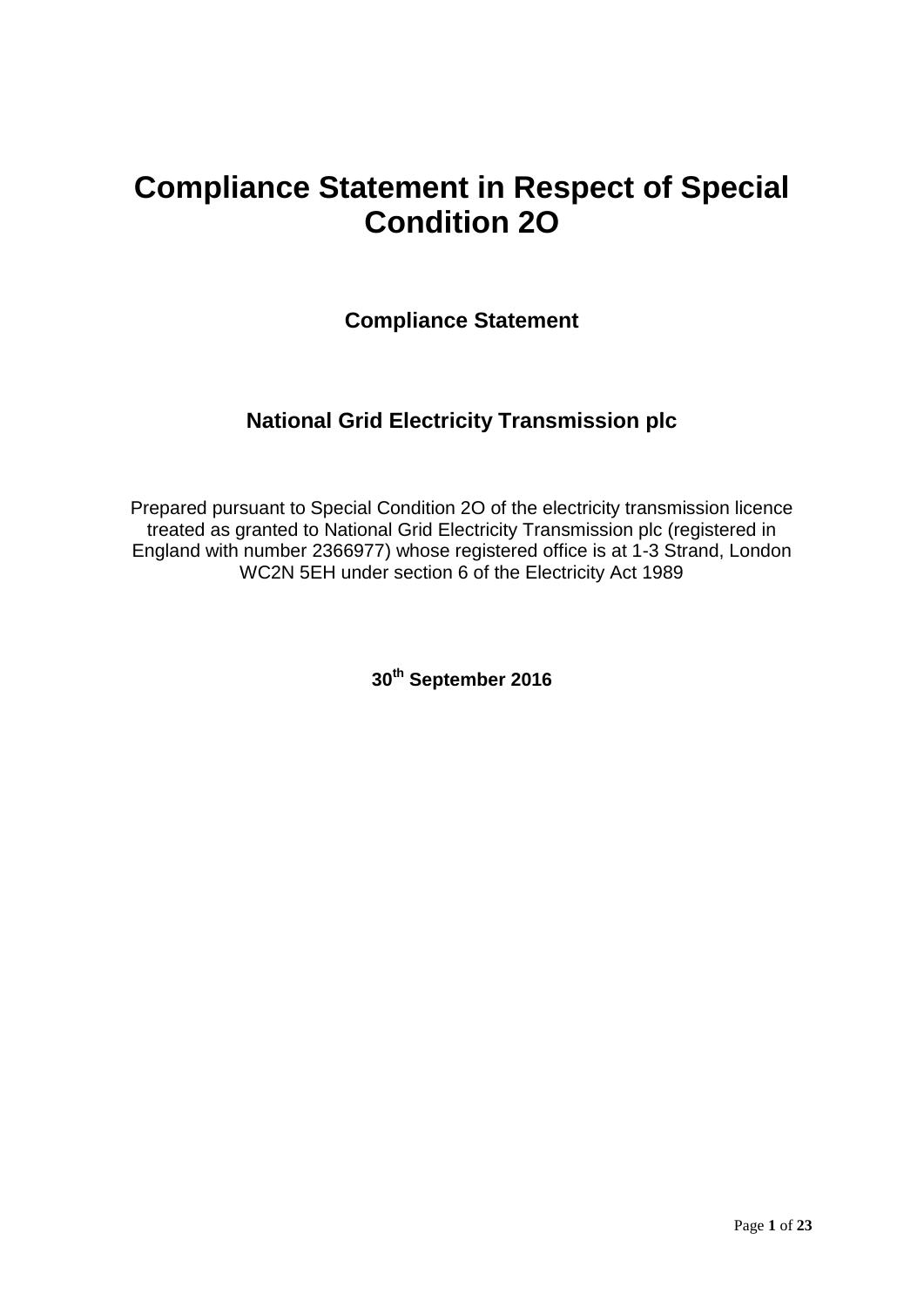# **Version Control**

| <b>Version</b> | Date of change                  | <b>Summary of changes</b>                                                                                                   |  |
|----------------|---------------------------------|-----------------------------------------------------------------------------------------------------------------------------|--|
| 0.1            | 2 <sup>nd</sup> December 2015   | Draft compliance statement submitted to<br>Ofgem for review and comment                                                     |  |
| 0.2            | 19th February 2016              | Draft compliance statement submitted to<br>Ofgem for review and comment, following<br>review comments received on 21/01/16. |  |
| 0.3            | $27th$ May 2016                 | Draft Compliance Statement submitted to<br>Ofgem for review and comment following<br>review comments received on 06/04/2016 |  |
| 1.0            | 30 <sup>th</sup> September 2016 | Document approved by Ofgem                                                                                                  |  |

# **Definitions**

For the purposes of this statement, unless indicated otherwise the following definitions from the NGET licence apply:

# **"Associate"** means:

(a) an Affiliate or Related Undertaking of the licensee;

(b) an Ultimate Controller (as defined in standard condition A1 (Definitions and interpretation)) of the licensee;

- (c) a Participating Owner of the licensee; or
- (d) a Common Control Company.

**"Authority"** shall have the meaning given in standard condition A.1.

"**Common Control Company**" means any company, any of whose ultimate controllers (applying the definition in Standard Condition A1 (Definitions and interpretation) but substituting that company for the licensee) is also an ultimate controller of the licensee.

**"Compliance Officer"** means the compliance officer appointed by NGET in accordance with paragraph 20 of Special Condition 2O.

**"De minimis business"** shall have the meaning given in standard condition B6.

"**Information**" means all information of whatever nature and in whatever form including, without limitation, in writing, orally, electronically and in a visual or machine-readable medium including CD ROM, magnetic and digital form.

**"Licence"** means the electricity transmission licence granted to NGET under s6(1)(b) of the Electricity Act 1989.

"**National Grid**" means the National Grid group of companies.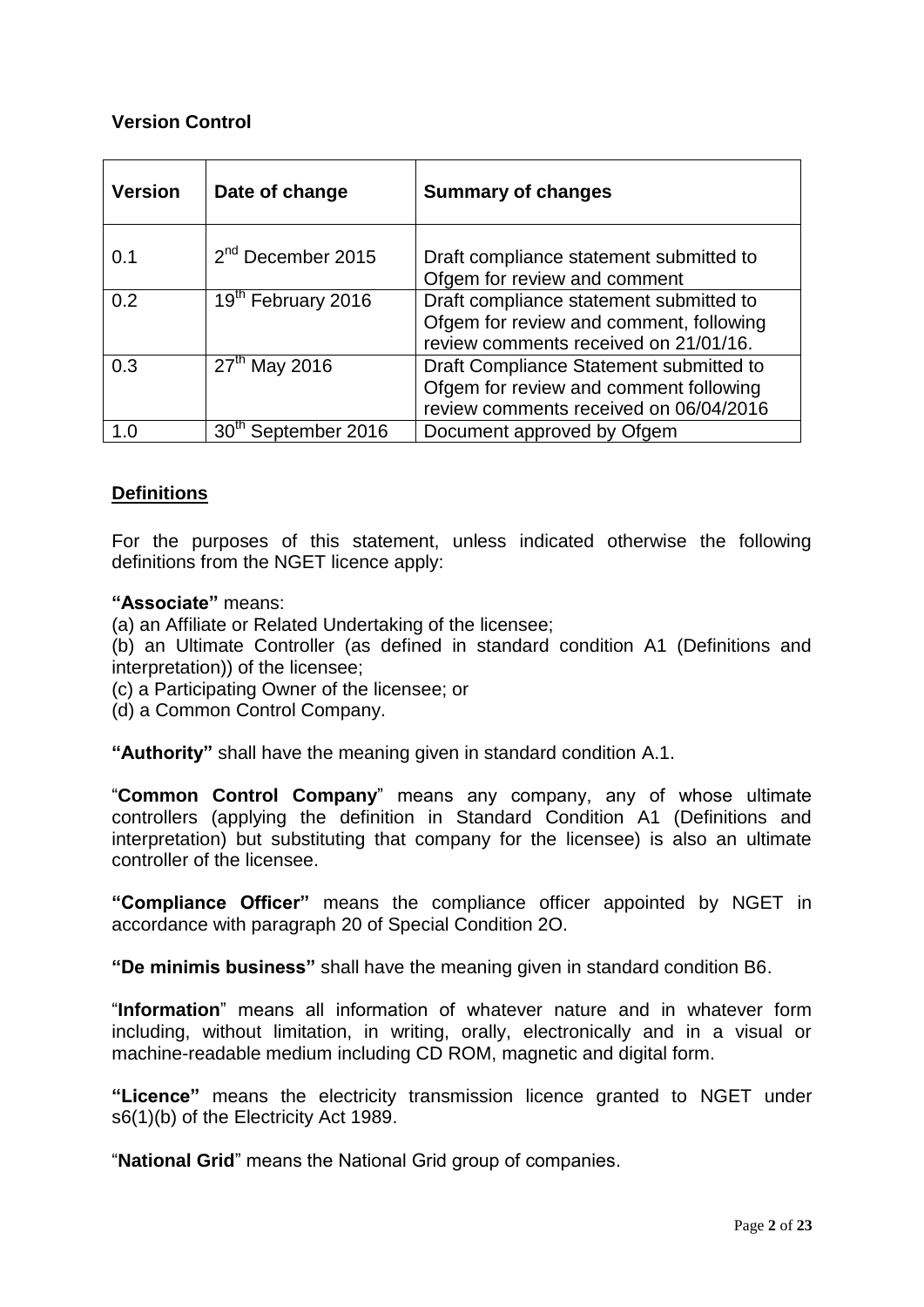**"NGET"** means National Grid Electricity Transmission plc.

"**Offshore Transmission Owner"** shall have the meaning given in standard condition A1.

**"Participating Interest"** has the meaning given in section 421A of the Financial Services and Markets Act (2000).

"**Participating Owner**" **-** For the purposes of the definition of Associate above, a person is subject to a Participating Interest by another person (a "Participating Owner") if:

(a) that other person holds a Participating Interest in the person; or

(b) the person is subject to a Participating Interest by a person who is himself subject to a Participating Interest by that other person.

# **"Relevant Other Competitive Business (ROCB)"** means the business of:

(a) participating in, or intending to participate in, a competitive tender exercise to determine a person to whom an offshore transmission licence is to be granted; (b) an Offshore Transmission Owner;

(c) undertaking carbon capture and storage activities; or

(d) owning and/or operating an entity participating in, or intending to participate in, activities which require a licence under section 6(1)(e) of the Electricity Act 1989.

**"Relevant System Planning Activities (RSPA)"** means activities undertaken by the licensee pursuant to:

(a) standard condition C27 (The Network Options Assessment process and reporting requirements);

(b) paragraph 4(c) of standard condition C6

(c) paragraphs 3(c), where relevant to Developer-Associated Offshore Wider Works, 5A and 9A of standard condition C8 (Requirement to offer terms);

(d) standard condition C25 (Provision of information and assistance to the Authority in relation to applications requiring the appointment of an offshore transmission owner), where relevant to Developer-Associated Offshore Wider Works; and

(e) paragraphs 1(bb), 3(e) and 13(aa) of standard condition C11 (Production of information about the national electricity transmission system).

**"Relevant System Planning Information (RSPI)"** means all Information disclosed to or acquired in any way (and whether directly or indirectly) by the licensee's employees, agents, contractors and advisors solely by virtue of the performance of Relevant System Planning Activities by the licensee, but excluding all Information that is in or has entered the public domain otherwise than as a direct or indirect consequence of any breach of the Licence.

**"Shared Services"** means shared corporate services as specified in Appendix 1 of this compliance statement.

"**Single Appointed Director**" has the meaning given in Special Condition 2O.21.

**"Special Condition"** means a special condition of the Licence.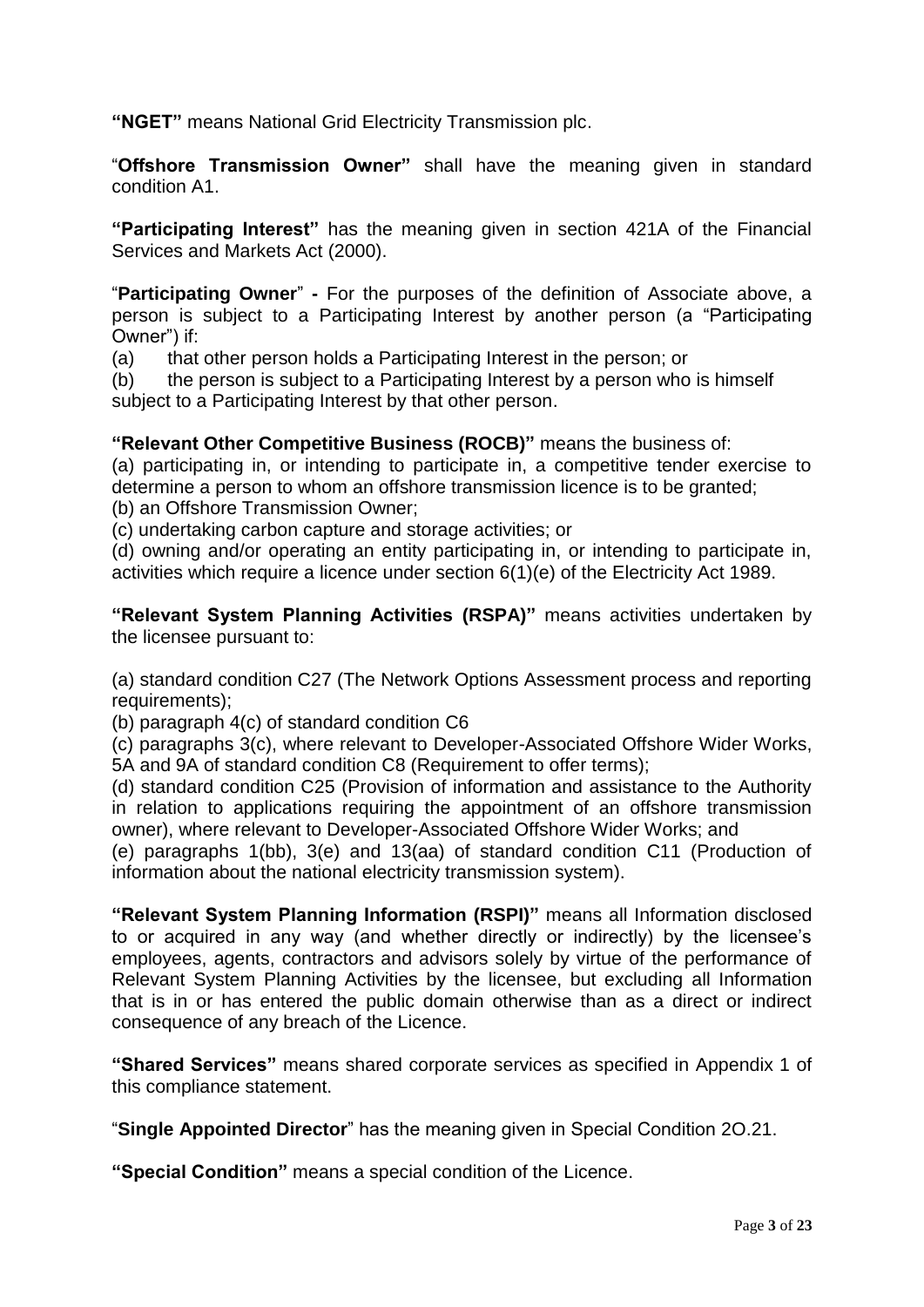**"Standard Condition"** means a standard condition of the Licence.

**"Systems"** means the IT systems developed to support delivery of Relevant System Planning Activities.

**"System Operator Functions"** means the activities of the licensee pursuant to the obligations under Section C of the Licence, for which there are no equivalent obligations under Section D or Section E, of the standard licence conditions contained in an electricity transmission licence. For NGET, System Operator Functions are those activities reporting into the Director, System Operator as set out within Appendix Four.

**"Transmission Business"** means the authorised business of the licensee or any affiliate or related undertaking in the planning or development or construction or operation or maintenance or commercial management of the licensee's transmission system or the national electricity transmission system or the provision of transmission services (whether or not pursuant to directions of the Secretary of State made under section 34 or 35 of the Act) or the coordination and direction of the flow of electricity onto and over the national electricity transmission system including the transmission owner activity, the balancing services activity, and any business in providing connections to the national electricity transmission system, but shall not include:

- i. any business of the licensee or any affiliate or related undertaking in the provision of settlement services in connection with the BSC or the Pooling and Settlement Agreement; or
- ii. any other business of the licensee or any affiliate or related undertaking in the provision of services to or on behalf of any one or more persons.

# **1. Introduction**

This Compliance Statement ("Statement") has been prepared to secure compliance with the specified duties as set out in Special Condition 2O (Business Separation requirements and compliance obligations, and conduct of the System Operator in performing its Relevant System Planning Activities) of the Licence. The purpose of this Statement is to describe the practices, procedures and systems which NGET has adopted (or intends to adopt) to secure the confidentiality of RSPI, and to ensure that NGET, in performing the RSPA, acts in a manner intended to secure that none of NGET's businesses, nor any business of any Associate of NGET, obtains any unfair commercial advantage, including any advantage from a preferential or discriminatory arrangement, as a result of NGET carrying out the RSPA.

# **2. Legal and functional separation of National Grid Electricity Transmission plc and Relevant Other Competitive Businesses**

2.1 In accordance with paragraph 4 of Special Condition 2O, NGET shall in carrying out its licensed activities put in place and at all times maintain such systems of control and other governance arrangements which are necessary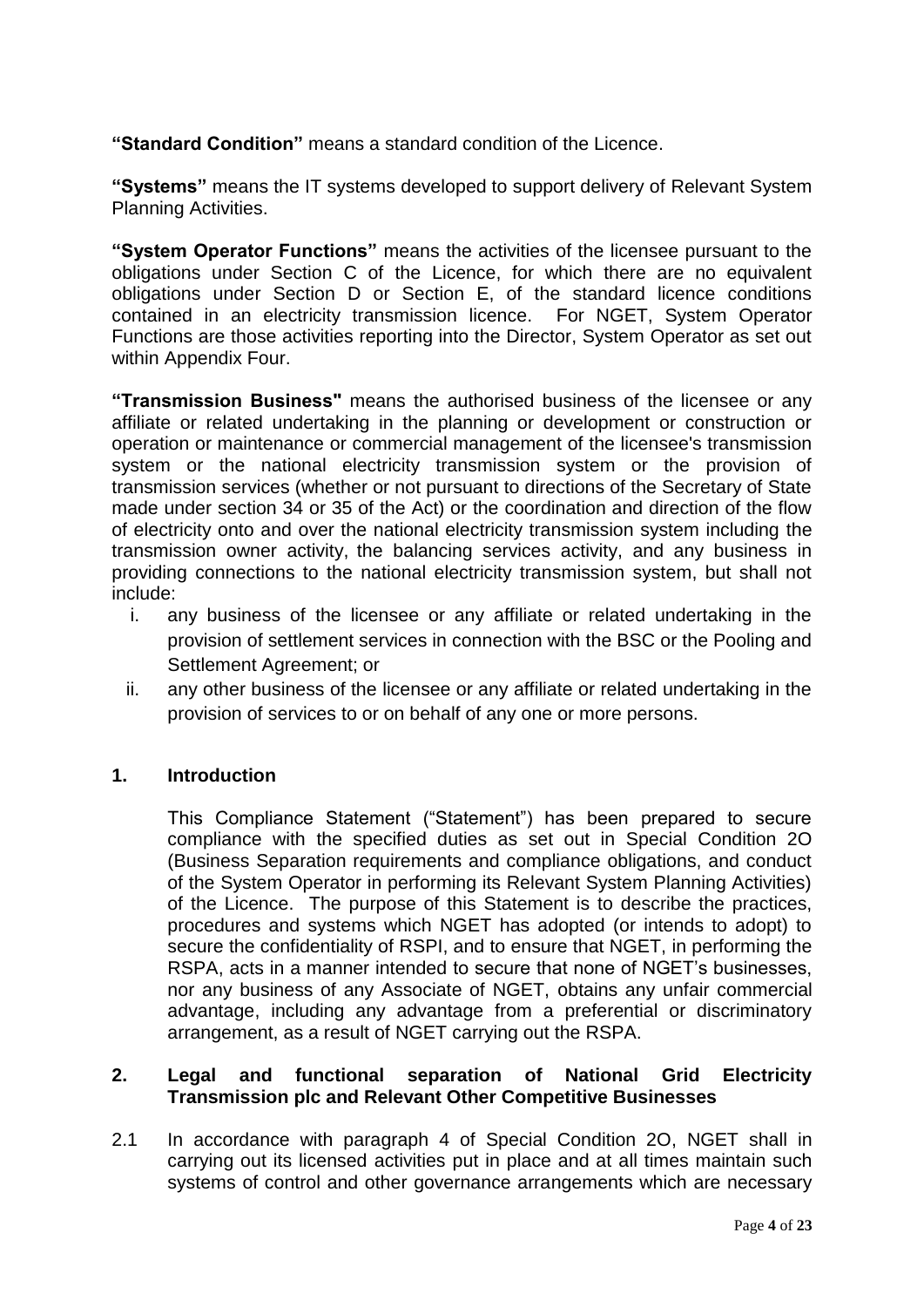to ensure that NGET complies with the obligations contained in standard condition B5 (Prohibition of Cross Subsidies), standard condition B6 (Restriction on Activity and Financial Ringfencing) and special condition 2C (Prohibited Activities and Conduct of the Transmission Business) The systems of control and governance arrangements include:

2.1.1 In accordance with standard condition B5 (Prohibition of Cross Subsidies) NGET has in place systems of control and governance arrangements to ensure that NGET does not give any cross subsidy to or receive any cross subsidy from any other business of NGET or of an affiliate or related undertaking of NGET (including any of the ROCB). NGET publishes Audited Regulatory Accounts in accordance with standard condition B1(Regulatory Accounts), which also requires NGET to set out a Statement in respect of the bases of charge or apportionment for any costs or revenues charged to or received from NGET's Ultimate Controller (National Grid plc) and any subsidiary of the Ultimate Controller.

In accordance with paragraph 7 of special condition 2O, NGET's accounts are maintained and to the extent required by law are audited and reported separately from those of any corporate entity which conducts ROCB. This underpins separation of function, cost and revenues. A full copy of the statutory accounts and report of the auditors for National Grid plc is available on the National Grid plc website and includes details of the independence of auditors and the process for the appointment of auditors.

For services which are not covered by licence formula or industry charging statements, NGET has a Governance Policy for the Pricing of Intra business and Third Party Services. The policy is in place to secure that consistent pricing is applied for services provided to group companies and third parties. It is published on the Compliance Officer's intranet website and is promoted through the network of Licence Advisors (as described in section 5.6), relevant finance business partners and legal advisors. Compliance is monitored through the annual monitoring process as set out in section 5.6 (b). Allocation of costs for Shared Services functions is covered in section 2.1.3.

- 2.1.2 In accordance with Standard Condition B6 (Restriction on Activity and Financial Ringfencing) NGET does not conduct or carry out any activity other than the Transmission Business or other de minimis activities (each as defined in the NGET licence) or activities to which the Authority has given its consent in writing. Financial reporting is included in the Regulatory accounts as described in section 2.1.1.
- 2.1.3 In accordance with Special Condition 2C, NGET will not hold or seek to hold a transmission licence that has section E (Offshore Transmission Owner Standard Conditions) in effect.

NGET conducts its transmission business in the manner best calculated to secure that the licensee, any affiliate or related undertaking (that either intends to participate in a competitive tender exercise or has been granted an offshore transmission licence), any user of the national electricity transmission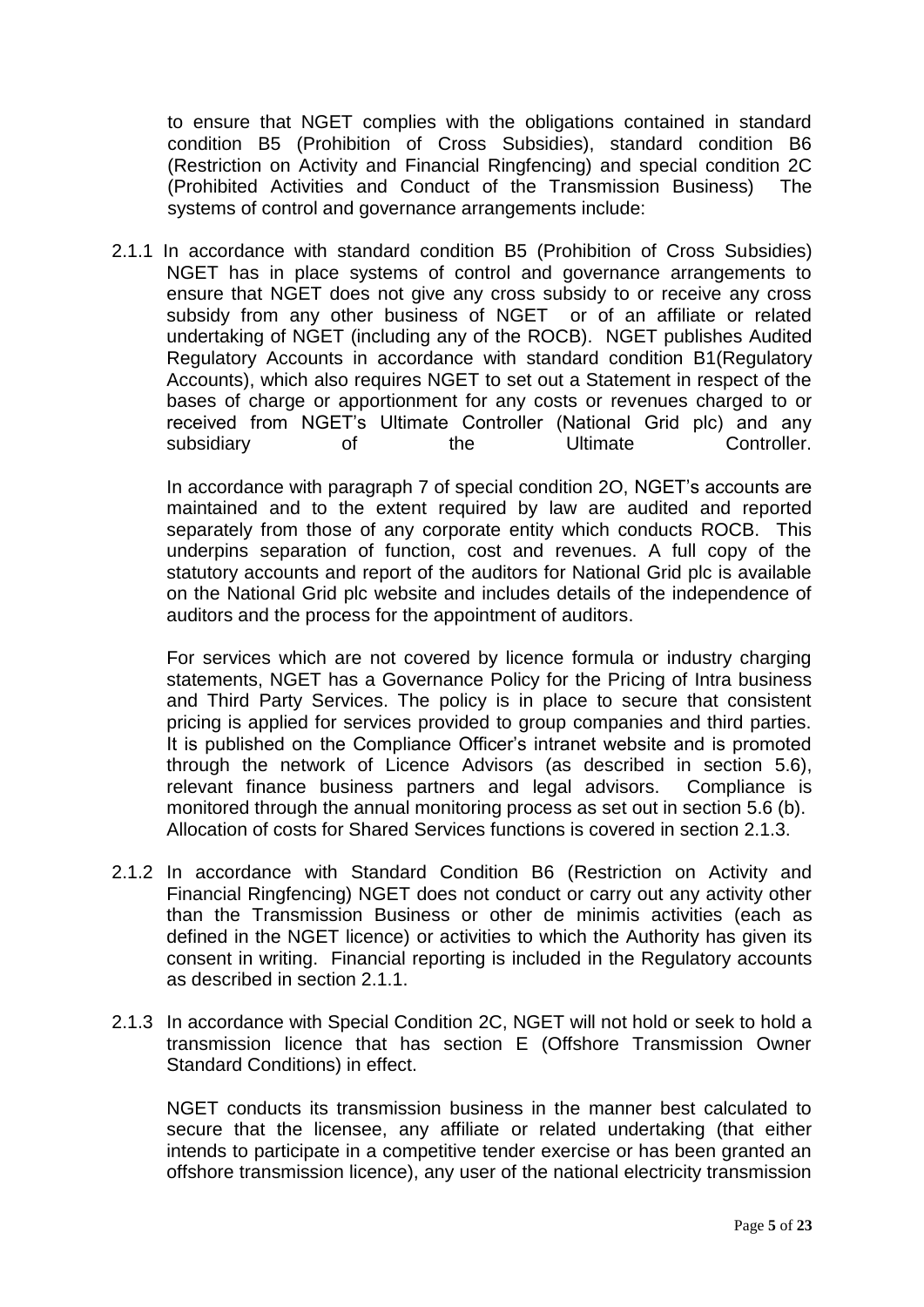system or any other transmission licensee; obtains no unfair commercial advantage from preferential or discriminatory arrangements.

The arrangements NGET has in place to secure compliance with Special Condition 2C are set out below:

- NGET is required to have in place and comply with a number of industry codes which set the framework to ensure all customers are treated on a fair and equal basis and that the licensee does not obtain an unfair commercial advantage in conducting its transmission business.
- The codes, in general, set out the detailed rules controlling commercial matters and treatment of information. They require that information NGET receives as part of the regulated business must be treated as confidential, and can only be used to enable NGET to perform its regulated activities.
- Employees of NGET who work with the codes are given training on their usage and guidance on the information sharing restrictions. Employees receive annual reminders of the compliance rules through general communications messages or targeted briefings.
- Where affiliates or related undertakings of NGET require services covered by the industry codes they are subject to the rules of the codes on the same basis as any other customer and no preferential or discriminatory arrangements apply. The consistent use of the codes secures that NGET does not provide an unfair commercial advantage to any affiliate or related undertaking in conducting its transmission business.

NGET ensures that where services are provided between businesses, they are negotiated and managed on an arms-length basis and normal commercial terms and subject to the Governance Policy for the Pricing of Intra Business and Third party Services as described in section 2.1.1. Separate lawyers are instructed to act for NGET and any affiliate business or related undertaking.

National Grid operates a number of Shared Business Services (Shared Services) which are available to all group companies and described in Appendix 1. The costs of Shared Services are allocated between the National Grid businesses that consume these services using a cost allocation methodology which includes a recovery of the direct costs of providing the Shared Business Services that are consumed plus a recovery of the appropriate proportion of overheads.

Arms length agreements are in place to cover the provision of Shared Services and these form the basis of the recovery of costs that will be applied in respect of such services.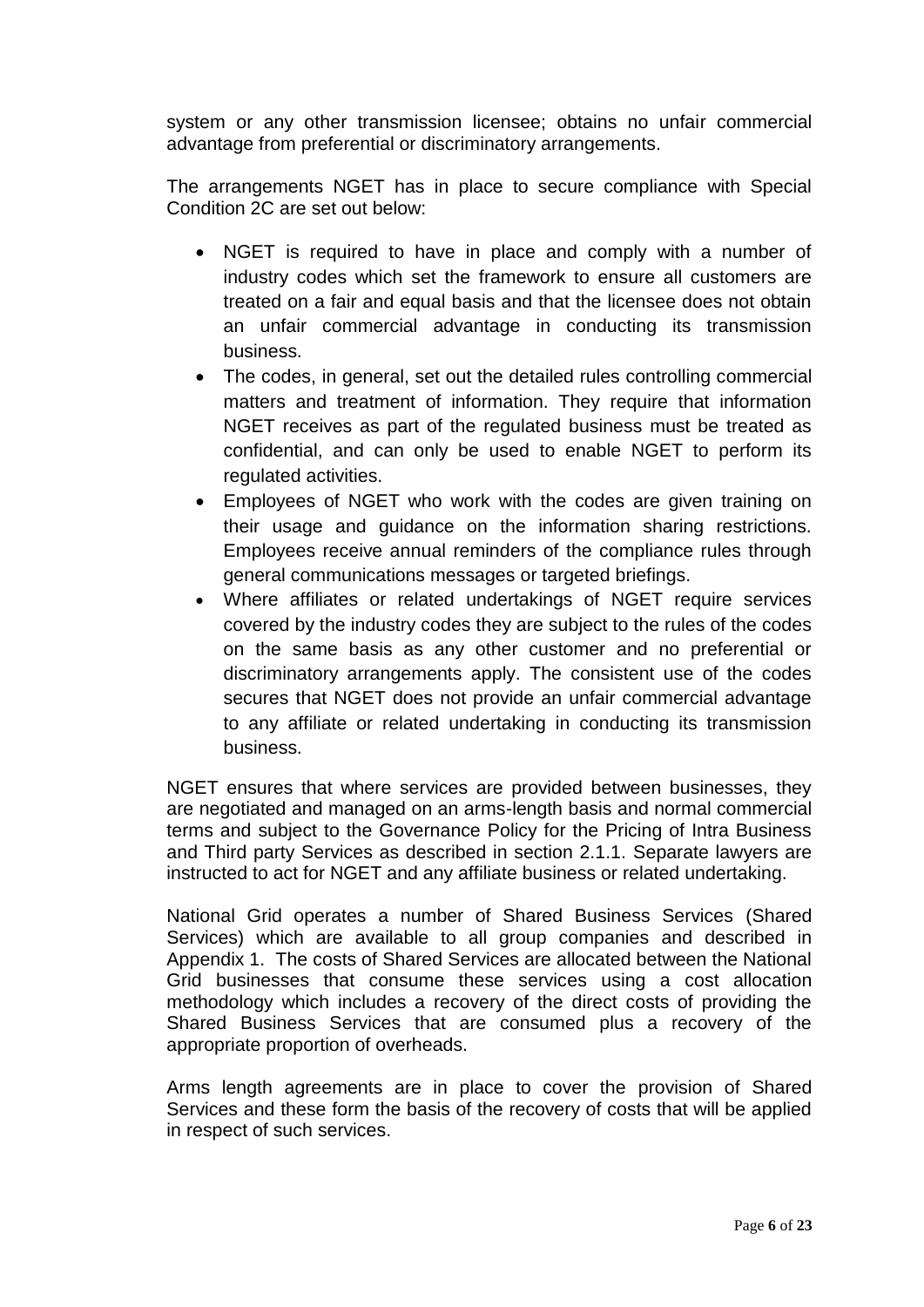The rules of client confidentiality are understood and applied within Shared Services and where appropriate, separate "business partners" are appointed.

- 2.2 In accordance with paragraphs 5 and 6 of Special Condition 2O, NGET is and will continue to be a separate legal entity from the ROCB. At Appendix 2 is a company structure chart of National Grid which demonstrates that NGET and the ROCB are separate legal entities. No members of the board of NGET are members of the boards of the ROCB. No members of the boards of the ROCB are members of the board of NGET.
- 2.2.1 NGET does not hold directly or indirectly any shares or investments in the ROCB or any corporate entity which conducts ROCB, has control over any of the ROCB or any of the assets used in or dedicated to the ROCB and therefore does not have an entitlement to vote at the general meetings of any of the the contract of  $\sim$  ROCB.
- 2.2.2 NGET ensures that there is no unfair commercial advantage given to the ROCB through governance arrangements and systems of control relating to appropriate:
	- legal and managerial separation as set out in paragraphs 2.1, 2.2 and 2.3;
	- physical separation as set out in paragraph 2.4; and
	- information separation as set out in paragraph 2.5
- 2.3 NGET employees, (which in this section 2 includes directly employed agents, contractors and advisers) engaged in, or in respect of, the management or operation of NGET (up to and including the members of NGET's board of directors) are not simultaneously engaged either full or part time in the management or operation of any ROCB or any corporate entity which conducts ROCB, other than in the provision of:
	- Shared Services provided by NGET to its Associates as set out in Appendix 1
	- Services which constitute de minimis business (as defined in Standard Condition B6 - Restriction on Activity and Financial Ring Fencing)

NGET will ensure that services it provides comply with the requirements of Standard Conditions B5 (Prohibition of Cross-Subsidies), B6 (Restriction on Activity and Financial Ring Fencing) and B9 (Indebtedness).

NGET will ensure that, except where the Authority consents or directs otherwise, employees engaged in, or engaged in respect of, the management or operation of RSPA are never simultaneously engaged in de minimis business.

The Compliance Officer will monitor compliance with these obligations and a summary of the services NGET provides to the ROCB which constitute de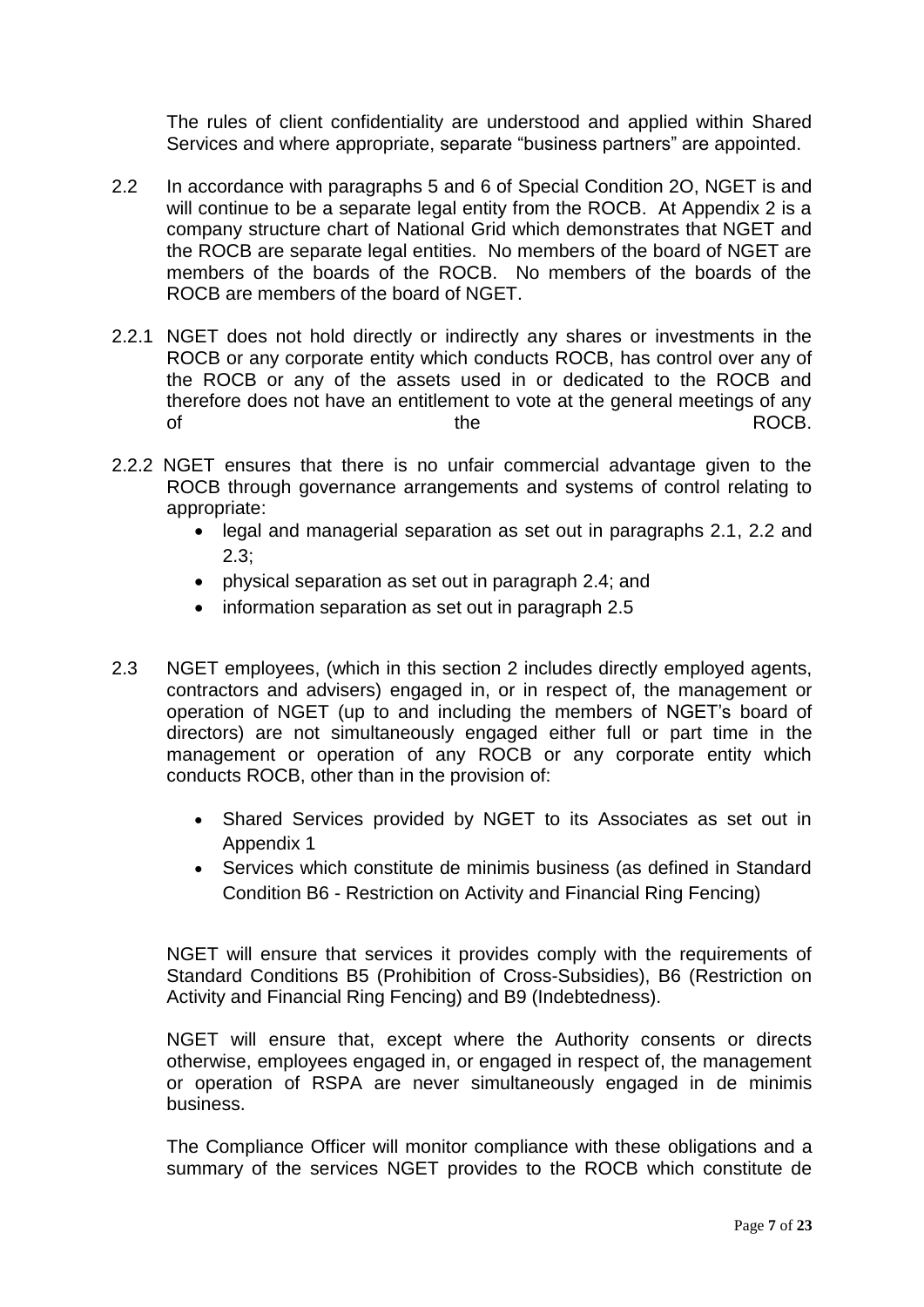minimis business will be included in the annual compliance report submitted pursuant to paragraph 27 of Special Condition 2O.

2.4 National Grid has in place access controls at all of its premises which permit access to those employees who normally work there. ROCB employees operate from separate premises to employees engaged in the management or operation of NGET.

Employees who visit premises which are not their normal place of work are treated as visitors in line with National Grid policy. NGET has ensured that a process is in place with National Grid's office facilities team which requires appropriate consideration to be given to NGETs business separation licence obligations prior to office space being re-allocated to National Grid's businesses.

2.5 In accordance with paragraph 10 of Special Condition 2O, NGET has put in place arrangements for the recording, processing and storage of data (including RSPI) which prevent access by persons engaged in the ROCB.

NGET has restricted access to computer systems to prevent the illegitimate sharing of Commercially Sensitive Information. Employees of the Relevant Other Competitive Businesses do not have access to NGET information systems or electronic filing systems. Access to these systems is actively managed and a periodic review of access rights is undertaken to ensure only appropriate access rights are retained.

NGET has a process in place to ensure that business separation requirements are captured at the point of information system design to ensure that relevant data/information is ring-fenced. This proactive step is designed to ensure that business separation issues are addressed at the point of system design. NGET also has PIN controlled printer access and adopts a clear desk policy. These arrangements are further described in sections 3, 4 and 5 below.

2.6 In accordance with paragraph 11 of Special Condition 2O, NGET has put in place a Code of Conduct to govern the disclosure and use of RSPI by persons carrying out RSPA.

The Code of Conduct applies to all NGET employees involved in carrying out RSPA within the System Operator Functions and prohibits those employees from taking any decisions or actions which are unduly influenced in favour of NGET's own businesses, any associate of NGET or any ROCB. It is also applicable to employees of NGET's other businesses, employees of NGET's Associates, and employees of the ROCB and prohibits them from soliciting actions, decisions or RSPI from those employees of NGET involved in carrying out RSPA within the System Operator Functions which would show undue discrimination or influence in their favour.

The Code of Conduct makes it clear that a breach of the Code of Conduct, whether deliberate or unintentional, must be reported to the Compliance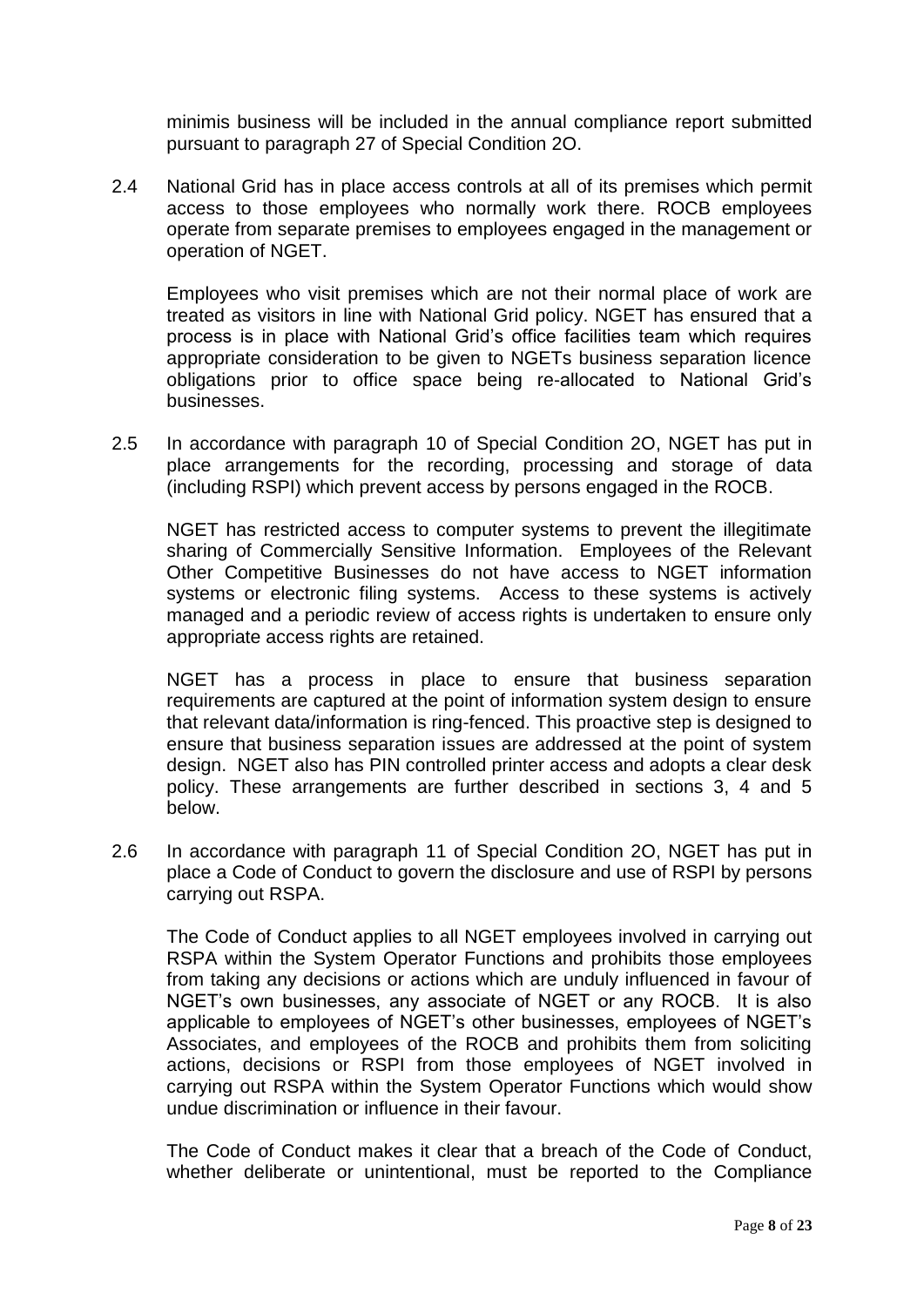Officer for investigation and that a deliberate breach or failure to report an unintentional breach, by a National Grid employee, will be treated as a disciplinary matter in accordance with National Grid's HR policies. Accidental breach of the Code of Conduct would not generally be viewed as a disciplinary matter, except where the employee has not taken reasonable precautions to comply with the Code of Conduct.

The Code of Conduct will be communicated to employees through a series of targeted briefings and will be included in the induction processes for future new starters. To ensure awareness of the Code of Conduct is maintained, relevant employees will receive regular reminders. The Code of Conduct is attached as Appendix 5 to this Compliance Statement.

Compliance with the Code of Conduct is monitored as set out in section 5.6 (b)

# **3. Restrictions on the use of RSPI**

- 3.1 NGET has put arrangements in place to restrict the use of RSPI in accordance with the obligations set out in Part C of Special Condition 2O. Employees, agents, contractors and advisers will ensure that RSPI is not disclosed outside of the System Operator Functions, other than as provided for in the circumstances set out in paragraph 13 of Special Condition 2O, which are as follows:
	- where NGET is specifically required to disclose RSPI as a condition of its Licence;
	- as required under the System Operator Transmission Owner Code (STC);
	- to persons engaged in the provision of Shared Services, to the extent necessary to allow them to carry out their respective functions in support of RSPA;
	- which is required by any requirement of law or regulation, or the rules of any governmental or regulatory authority having jurisdiction over NGET; and
	- where NGET has obtained prior written consent for disclosure from the owner(s) of the RSPI, provided that the extent of the disclosure is consistent with the consent obtained.
- 3.2 The Single Appointed Director has put in place the following arrangements to secure compliance with the requirements of 2O, Part C.
- **3.3 Responsible Manager -** The Electricity Network Development Manager will be the responsible manager for compliance with the restrictions on use of RSPI set out in section 3.1 above including the disclosure of RSPI as provided for under Special Condition 2O.13 and for ensuring that employees, agents, contractors and advisors engaged in the System Operator Functions comply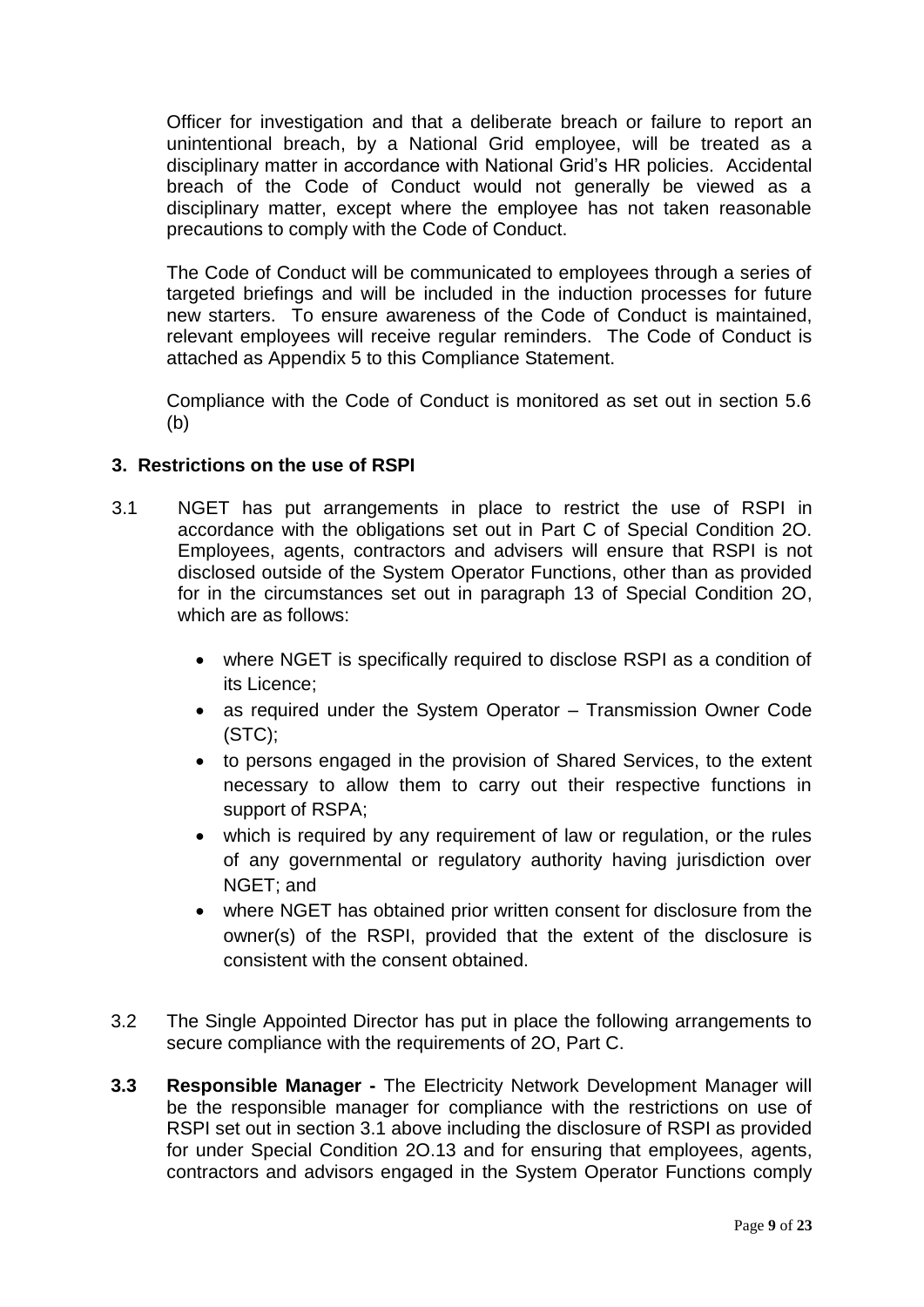with the obligations under Part C of Special Condition 2O. When they are absent, the Electricity Network Development Manager will nominate a deputy to carry out these duties.

# **3.4 Process for the receipt of RSPI**

NGET has established and will maintain document and information system security policies for the recording, processing and storage of RSPI. An IS system has been put in place and will be maintained, in order to process RSPI received from transmission owners (TOs), offshore developers, interconnector operators and once appointed, competitively appointed transmission owners (CATOs). This will be a secure, segregated, company specific system portal for each of the TOs, offshore developers, interconnector operators and CATOs for the recording, processing and storage of RSPI.

The IS system has been designed to enable each of the TOs, offshore developers, interconnector operators and CATOs to upload their RSPI and for those employees, agents, contractors and advisers who are engaged in System Operator Functions to be able to securely download this information. The IS system is designed to ensure that each respective TO, offshore developer, interconnector operator and CATO can only view their own RSPI data. Functionality has been put in place such that only members of the System Operator Functions will have access to the full RSPI data provided by each TO, offshore developer, interconnector operator and CATO. The Electricity Network Development Manager will be accountable and responsible for the IS system.

# **3.5 Process for the Storage and Control of RSPI**

Save where otherwise permitted by virtue of Special Condition 2O.13, employees, agents, contractors and advisers whom are engaged in System Operator Functions, shall ensure that RSPI is not directly or indirectly disclosed to, solicited or used by any person who is not engaged in System Operator Functions (up to and including the members of NGET Board of Directors). RSPI will be held on a secure IS system portal and secure shared area and only members of the System Operator Functions will have access.

The System Operator Functions have a data controls process in place to ensure RSPI is encrypted and validated before it is shared with each of the respective TOs, offshore developers, interconnector operators and CATOs. The Electricity Network Development Manager will also be responsible for the security of the IS system and for periodically testing and checking that the access rights to the IS system are correctly set. Information will be classified and retained in accordance with National Grid's Information and Records Management Policy.

In the event that RSPI needs to be configured outside of the IS system portal, for ad-hoc reports or data requests, it will be stored on a secure and separate shared area which is only accessible by System Operator Functions personnel involved in RSPA.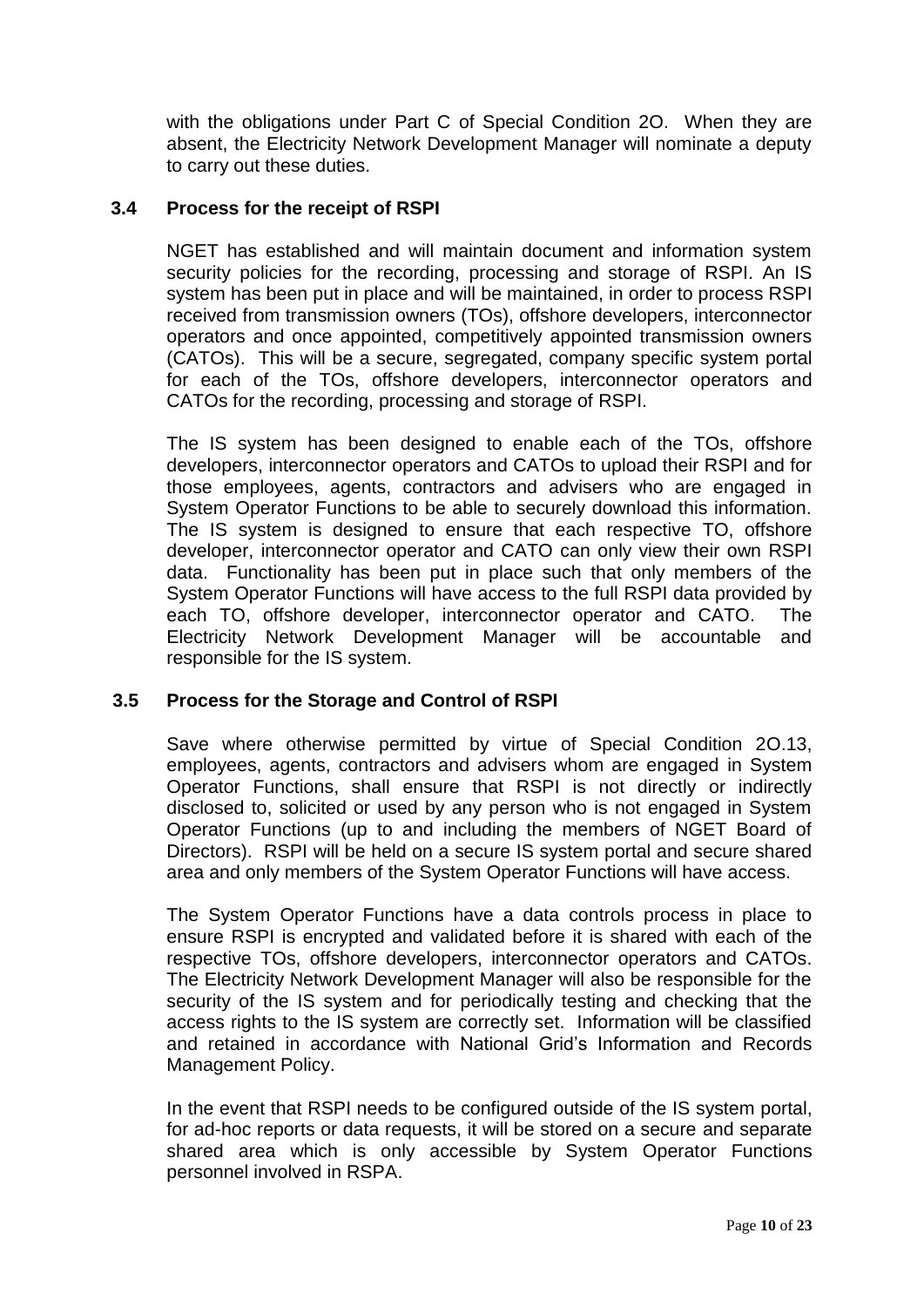In the event that RSPI needs to be communicated outside the System Operator Functions in accordance with the Licence, and in the circumstances set out in paragraph 13 of Special Condition 2O, the System Operator Functions will apply a range of measures to ensure the security of the information. These measures may include the use of password protection, encrypted email, secure distribution lists or email tools which prevent the release of certain types of data. The choice of which measure to use will be made by the Electricity Network Development Manager at the point of communication and will be based on an assessment of the risk (likelihood and impact) associated with the release of the data.

Shared Services personnel and other employees who may need to have access to RSPI in order to carry out their support functions in support of RSPA will be made aware of the importance of the information.

Shared Services personnel, external contractors, agents and advisers who may need access to RSPI will be required by the terms of their engagement with NGET to maintain the confidentiality of such information, only to use such information for the purposes of enabling NGET to perform its specified duties and not to disclose such information outside of the System Operator Functions without prior authorisation of NGET.

**3.6 Policy on transfer of employees** – The Electricity Network Development Manager will be responsible for ensuring that employee transfers out of the System Operator Functions, for those personnel who have been involved in RSPA are referred to the Compliance Officer so as to provide an independent check of the compliance controls.

Where employees move into the System Operator Functions, the Electricity Network Development Manager will make checks with the line manager to ensure the employee has received a briefing on the RSPA Code of Conduct and been trained on the processes in place to protect RSPI. The Electricity Network Development Manager will confirm to the Compliance Officer that these checks have taken place.

Where employees are moving out of the System Operator Functions, the Compliance Officer will make checks to ensure cooling off periods are applied to prevent members of System Operator Functions who have been involved in RSPA transferring directly to a ROCB. The Compliance Officer will also make checks against System Operator personnel who have been involved in RSPA moving to other parts of National Grid, for example to NGET TO. The Compliance Officer will provide advice as to any special measures and which should be applied on a case by case basis and in consideration of specific circumstances.

Prior to the transfer out of System Operator Functions, the Compliance Officer will ensure that the employee receives an exit briefing to remind them of their obligations under the terms of the Compliance Statement, Code of Conduct and their contract of employment. The Compliance Officer will require positive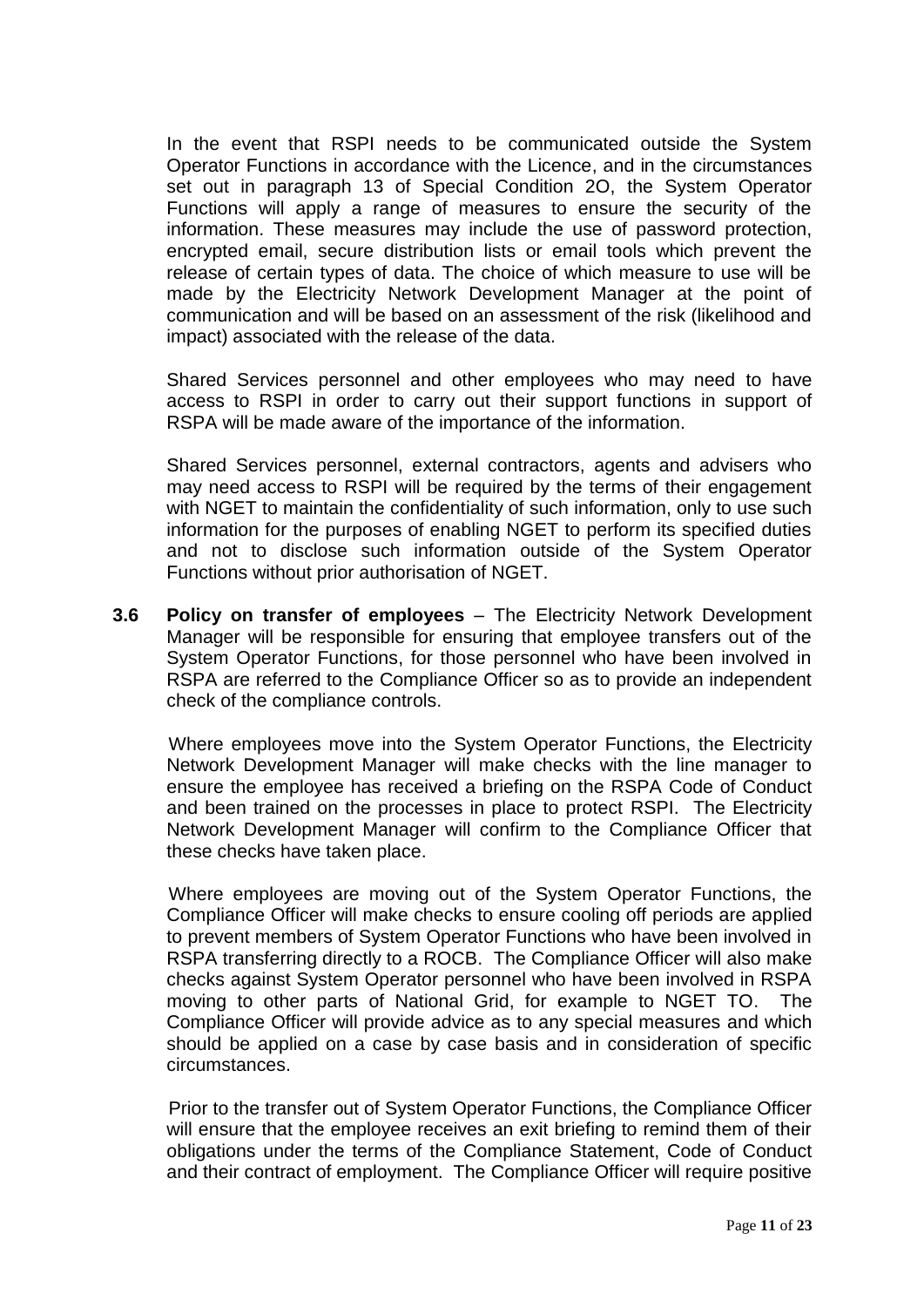confirmation that access to systems containing RSPI has been removed. The Electricity Network Development Manager will be responsible for advising the Compliance Officer of moves in and out of the System Operator Functions, ensuring access is removed and records are kept.

# **4. Compliance Statement and Compliance Documents**

4.1 This Compliance Statement has been put in place in order to set out the arrangements which NGET will adopt to secure compliance with the specified duties in accordance with Special Condition 2O.

In order to secure compliance with the requirements of Part C of Special Condition 2O, NGET has put in place a Code of Conduct (attached as Appendix 5 and described in section 2.6) and a programme to ensure training and awareness (described in section 5). The Code of Conduct and training material make it clear that a deliberate breach would be treated as a disciplinary matter in accordance with National Grid HR policy.

NGET has put in place systems of control to protect RSPI and processes for recording, processing and storage of RSPI to ensure that (unless specifically otherwise permitted under the Licence or other law) RSPI can only be accessed by persons engaged in System Operator Functions. These controls are set out in sections 3, 4 and 5.

The systems in place to manage RSPI have been set up in compliance with National Grid's Information and Security Standards and documents will be maintained and classified in accordance with National Grid's Information and Records Management Policy.

- 4.2 NGET will at least every 12 months, or at such other interval as the Authority may direct, review the descriptions set out in this Compliance Statement. Where the descriptions in this Compliance Statement continue to be complete and accurate in all material respects, NGET will confirm this to the Authority in its annual report to be submitted pursuant to paragraph 27 of Special Condition 2O. Where the descriptions set out in this Compliance Statement are not complete and accurate in all material respects, NGET will revise the Compliance Statement accordingly, and will submit it to the Authority for approval as an appendix to the Annual Compliance Report, or as may be required.
- 4.3 NGET will make a copy of the approved Compliance Statement publically available on the National Grid plc website.

# **5. Appointment of a Compliance Officer and compliance reporting**

5.1 In accordance with paragraph 20 of Special Condition 2O, NGET has appointed a Compliance Officer to facilitate compliance with the specified duties and to perform inter alia all the duties as set out in paragraph 26 of Special Condition 2O.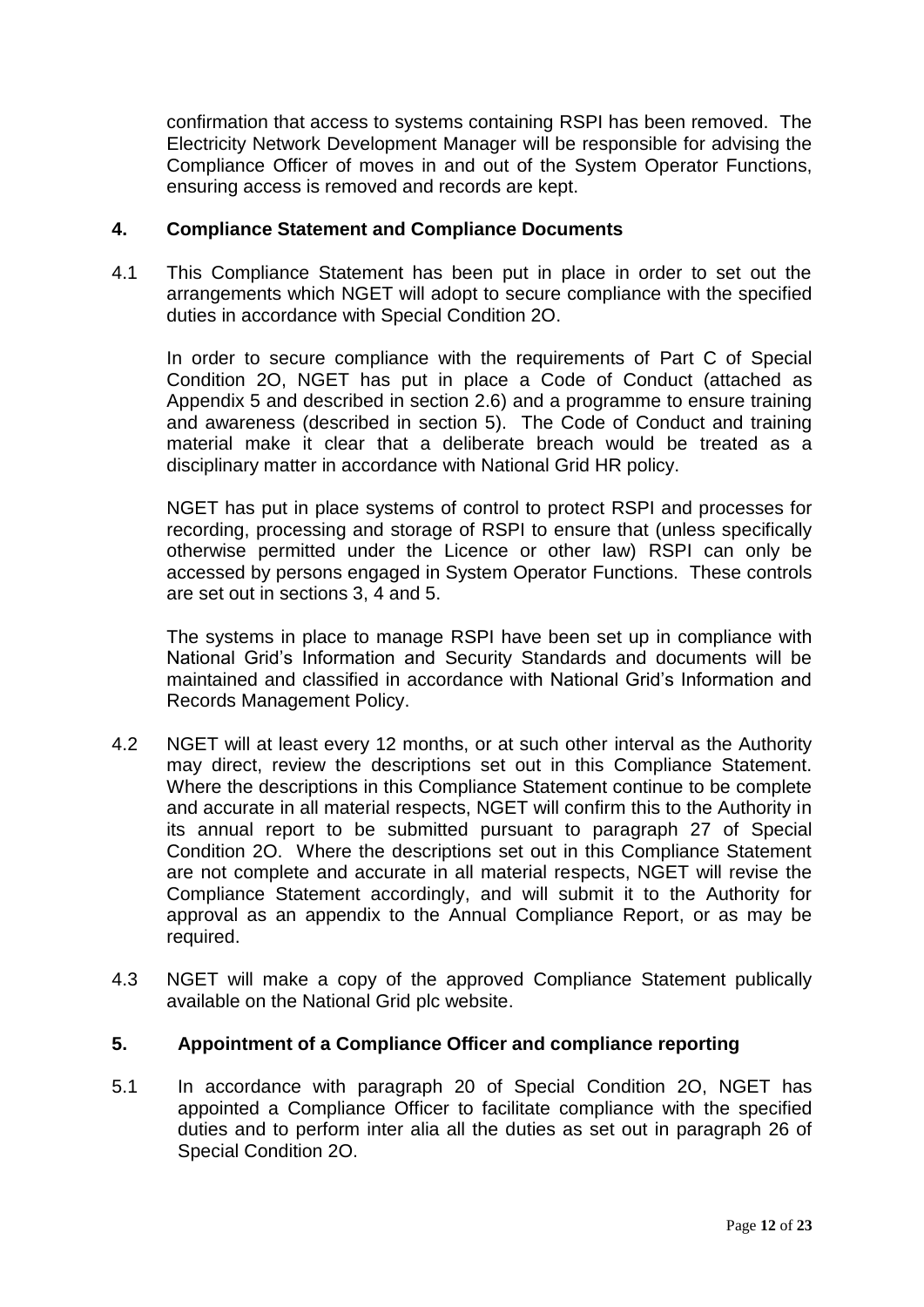The Compliance Officer is also appointed as:

- Compliance Officer under Special Condition 2H of the NGET Licence;
- EMR Compliance Officer under Special Condition 2N of the NGET Licence;
- BSCO under Special Condition 10C of the NTS Licence and 4F of the RDN Licence; and
- Compliance Officer under Standard Special Condition A34 of the NTS and RDN Licences.
- 5.2 In accordance with paragraph 21 of Special Condition 2O, NGET has appointed a Single Appointed Director for the purpose of ensuring the performance of, and overseeing the duties and tasks of the Compliance Officer and NGET's compliance with its specified duties. The Single Appointed Director shall report to the board of directors of NGET in relation to the obligations set out in Special Condition 2O.
- 5.3 In accordance with paragraph 23 of Special Condition 2O, NGET shall ensure that the Compliance Officer is provided with sufficient resources and access to premises, systems, information and documentation in order to fulfil the duties and tasks assigned under this condition.
- 5.4 In accordance with paragraph 24 of Special Condition 2O, the Compliance Officer is not engaged in the management or operation of the Transmission Business, any associate, any other business of NGET or any Relevant Other Competitive Business. The independence of the Compliance Officer is secured through:
	- a reporting line to the UK General Counsel and Company Secretary;
	- a separate reporting line to the Compliance Committee; and
	- a strong stewardship link to the NGET Board of Directors.

NGET has established a compliance committee, to which the Compliance Officer shall report twice yearly. The Compliance Committee reports to the NGET Board of Directors and includes among its members the Single Appointed Director, the Sufficiently Independent Directors and the director responsible for management of regulatory issues. A chart showing National Grid's Governance Structure with the Compliance Committee is included in Appendix 3 of this statement.

5.5 NGET has appropriate processes in place and will ensure relevant teams are briefed so that relevant complaints or representations are reported to the Compliance Officer for investigation.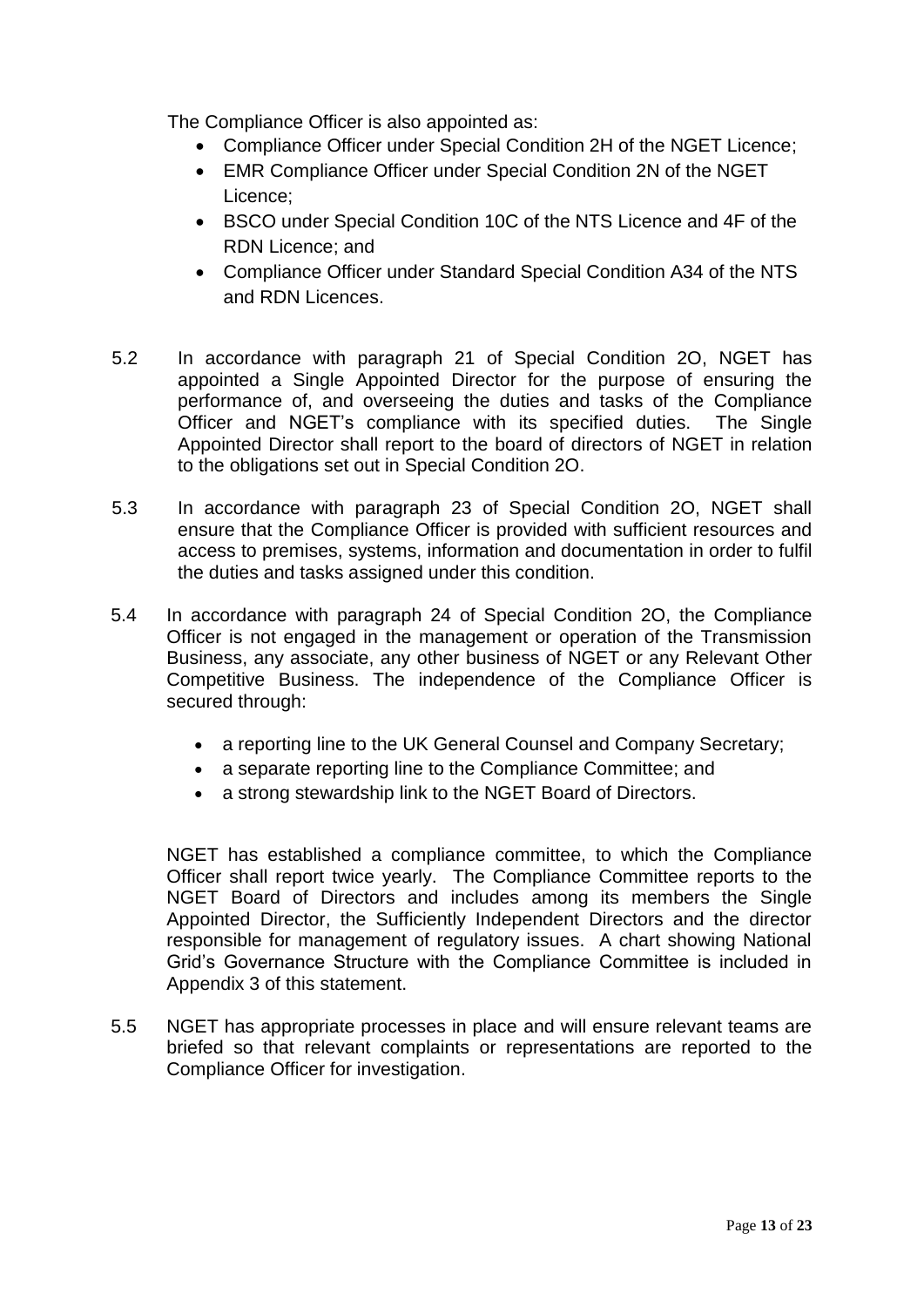# 5.6 **Duties & Tasks of the Compliance Officer**

The Compliance Officer will undertake the duties and tasks set out in paragraph 2O.26 and will seek to secure a culture of compliance within NGET through the following activities:

- **(a) Information, Advice and Training -** The Compliance Officer will continue to provide advice to employees, (which in this paragraph includes directly employed agents, contractors and advisers), managers and Directors of NGET to ensure compliance with the specified duties.
	- The personnel involved in System Operator Functions within NGET who need to be aware will receive a targeted briefing from the Compliance Officer's team to ensure they are fully aware of the restrictions on sharing RSPI and how it relates to them. Employees from the ROCB will receive a briefing so that they are aware of the restrictions and do not seek to obtain any unfair advantage.
	- Employees in the System Operator Functions will receive regular reminders from their responsible managers during the year to ensure a high level of awareness is maintained.
	- To ensure wider awareness across the National Grid UK business, general communications will be made using National Grid's usual employee communication channels, which include bulletins and provision of material for discussion at team meetings.
	- A network of licence advisers are in place who promote awareness of licence obligations, engender a culture of compliance and facilitate compliance monitoring within their area of the business. Licence Advisers within NGET have been briefed on RSPA licence obligations. The Compliance Officer maintains regular contact with the Licence Advisers and workshops are held periodically to ensure consistent interpretation of information sharing restrictions and to identify compliance best practice.
	- The Compliance Officer's intranet website has a comprehensive range of compliance educational material, full copies of the licence and codes of conduct. The RSPA Code of Conduct will be made available to NGET employees via this intranet site.
	- The principles of information sharing restrictions are further reinforced through an e-learning module. Employees who have access to commercially sensitive information or who are involved in the pricing,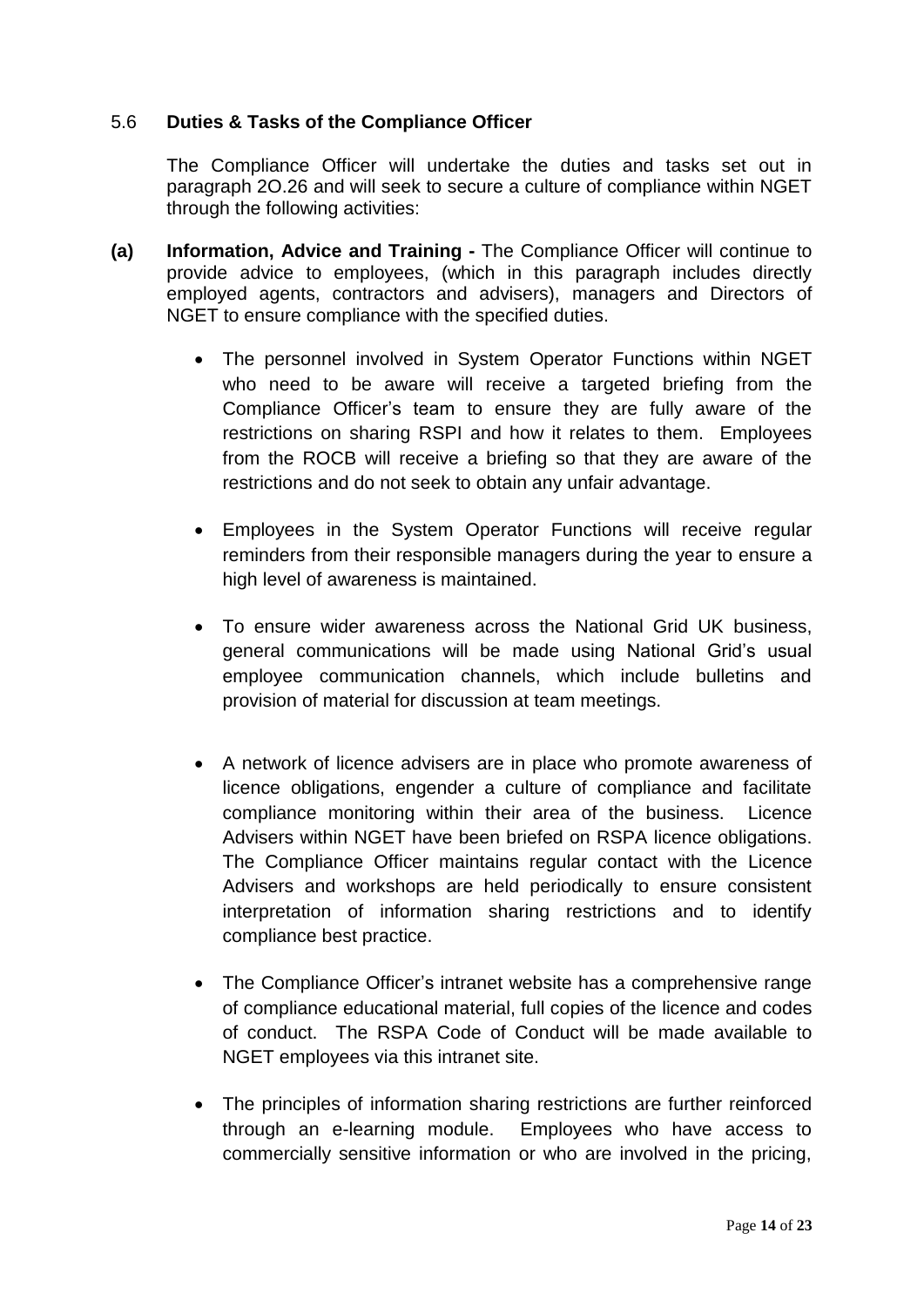negotiation or delivery of contracts are required to recomplete the elearning training every two years.

- **(b) Monitoring** The Compliance Officer will undertake monitoring during the period to assess the effectiveness of practices, procedures and systems adopted to secure compliance with the specified duties.
	- The Compliance Officer has ensured that relevant Licence Advisers have been briefed on the practices, procedures and systems which have been put in place to secure compliance with the specified duties. The Licence Advisers will be required to build these controls into their business separation frameworks.
	- As part of the monitoring process, the Licence Advisers will assess risks and review and test the effectiveness of the controls in place. The Licence Advisers will submit their report as to the effectiveness of the controls in place, approved by their director to the Compliance Officer.
	- The monitoring is backed up by the Compliance Officer's team holding challenge and review meetings with the Licence Advisers during the year.
	- As part of the monitoring the Compliance Officer will liaise with the risk, compliance and audit teams to understand whether any key risks/issues have been identified through their processes.

The Compliance Officer will continue to advise whether to the extent the implementation of such practices, procedures and systems require the cooperation of any other person they are designed so as reasonably to secure the required co-operation.

The Compliance Officer will investigate any complaint made available in accordance with paragraph 2O.26 (d) and will recommend and advise upon the remedial action which any such investigation has demonstrated to be necessary or desirable.

The Compliance Officer will report annually to the Single Appointed Director as to their activities in respect of the specified duties during the period covered by the report.

5.7 In accordance with paragraph 27 of Special Condition 2O, NGET will prepare an annual report in a form approved by the Authority, as to its compliance with the specified duties and its implementation of the practices, procedures and systems set out in the Compliance Statement.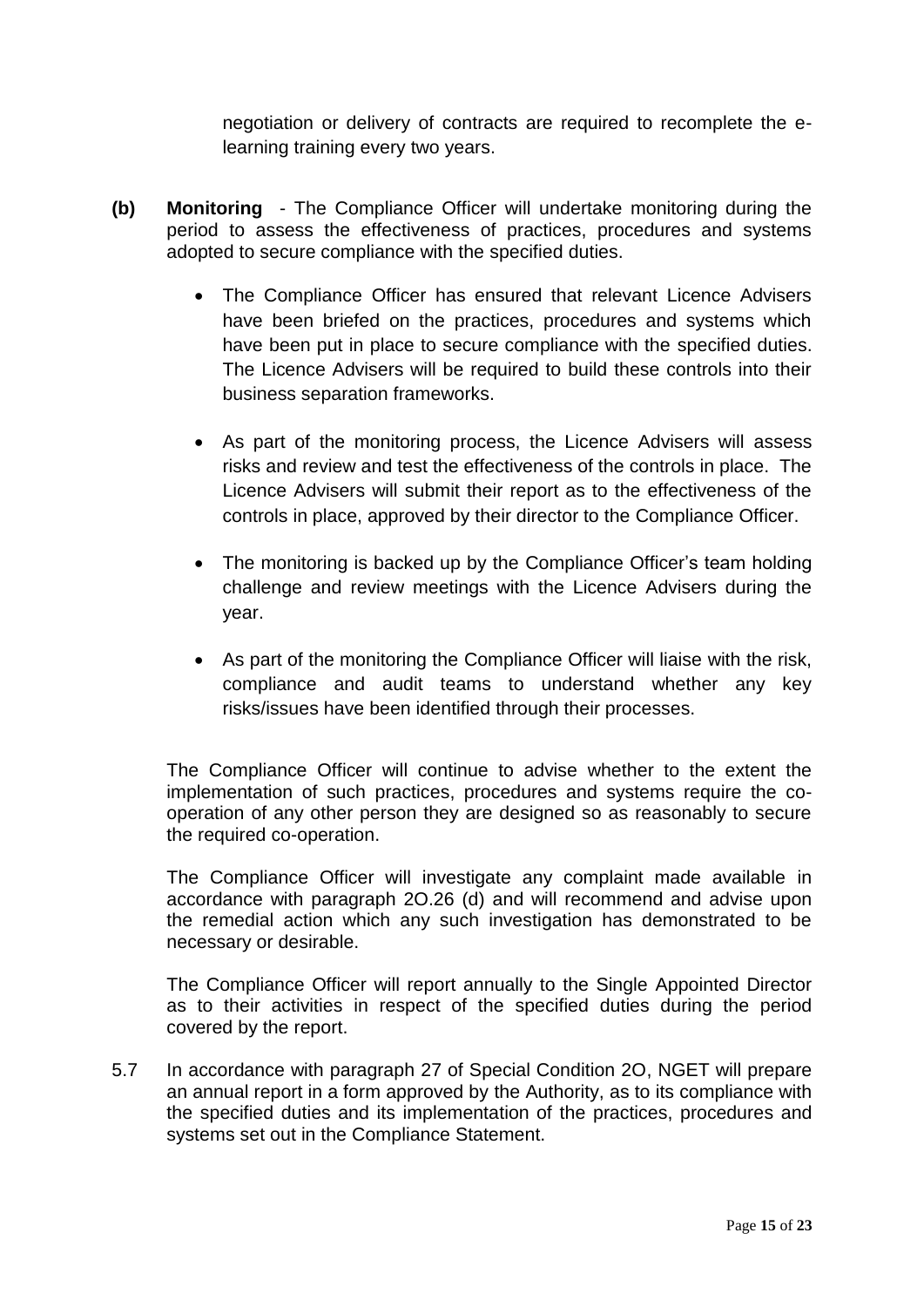In accordance with paragraph 2O.28, the report will detail the activities of the Compliance Officer during the reporting period, refer to any matters appropriate to the implementation of the practices, procedures and systems described in the Compliance Statement, set out the details of any investigations conducted by the Compliance Officer and will be accompanied by a compliance certificate approved by a resolution of the board of directors and signed by the Single Appointed Director.

NGET will submit the annual compliance report and certificate to the Authority and will publish it on its web site as soon as reasonably practicable following its approval by a resolution of the board of directors.

# **6. Further information**

Requests for further information about this statement should be addressed for the attention of the Compliance Officer at:

National Grid Electricity Transmission plc Legal Department National Grid House Warwick Technology Park Gallows Hill **Warwick** CV34 6DA

30<sup>th</sup> September 2016

# **Appendices**

Appendix 1 – Shared Service Functions

Appendix 2 – Company Structure Chart

Appendix 3 – National Grid's Governance structure including the Compliance **Committee** 

Appendix 4 – Structure chart showing the System Operator Functions within the National Grid Electricity Transmission business

Appendix 5 – RSPA Code of Conduct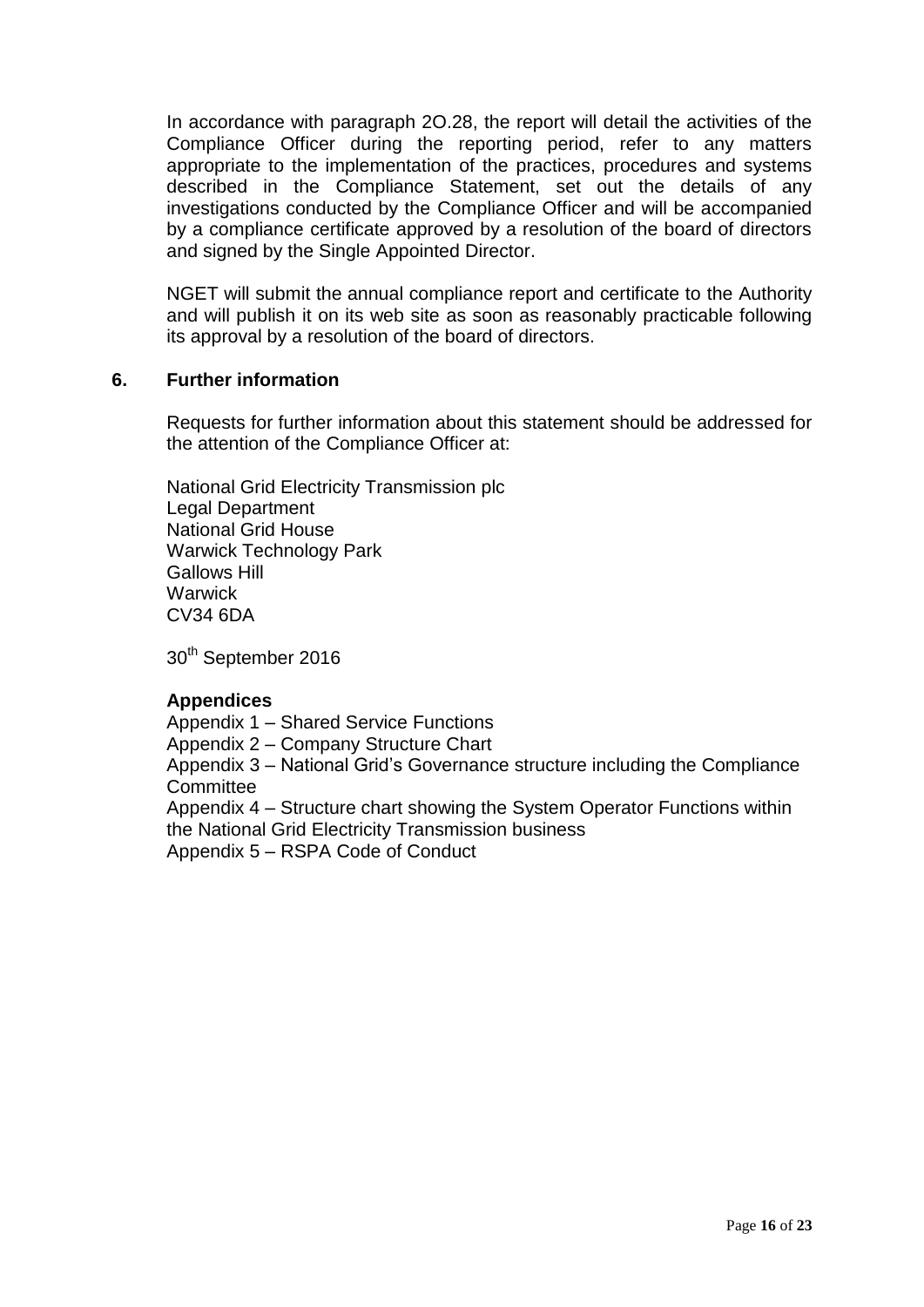# **Appendix 1 – Shared Service Functions**

- Finance
- Human Resources
- Business Development
- Legal
- $\bullet$  IS
- Regulation & Government Affairs
- Procurement & Logistics
- Planning and Environment
- Public Relations
- Health & Safety
- Audit
- Insurance
- Tax
- Property Management
- Transactional Finance
- Transactional Human Resources
- Facilities Management
- Services provided by Construction

RSPI may only be shared with employees from the above Shared Services functions to the extent that they need the specific information to carry out their role in supporting the Relevant System Planning Activities.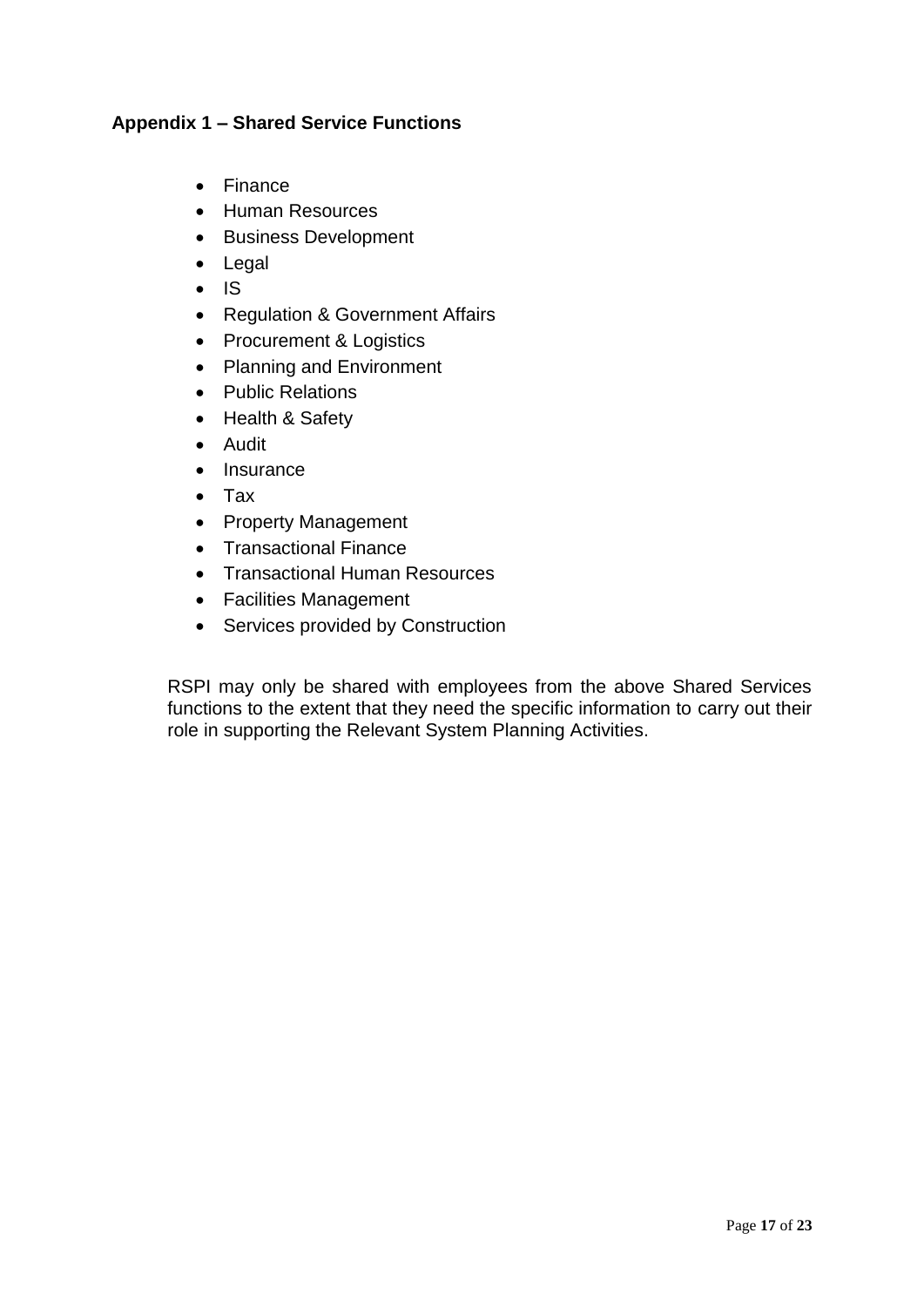# **Appendix 2 – Company Structure Chart**



Based on National Grid plc corporate structure as at November 2015.

This chart was accurate at this date and will only be updated where there are material changes to either NGET or any relevant other competitive businesses. This chart shows the principal UK operating companies and certain other shareholdings and excludes a number of National Grid subsidiary companies.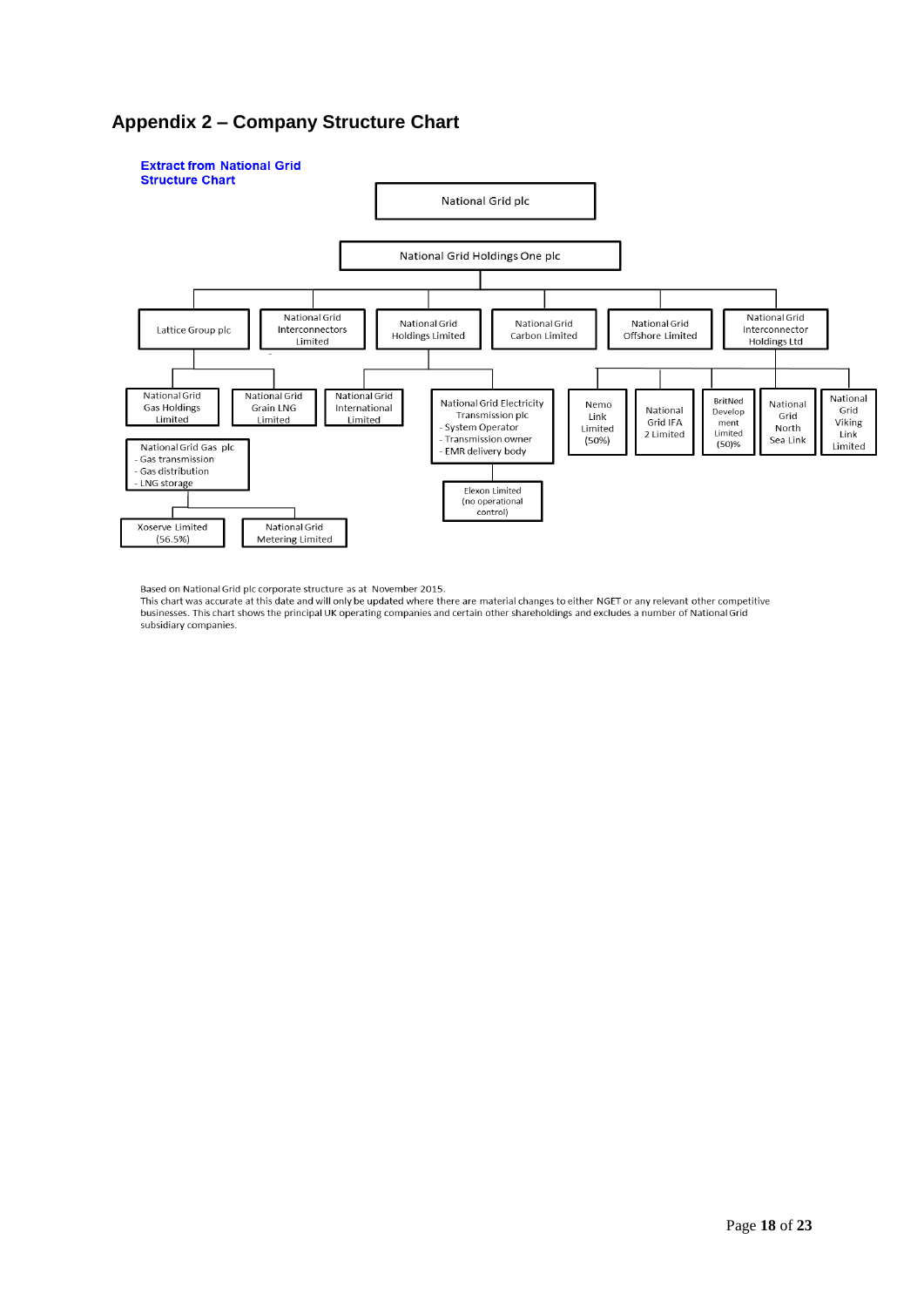# **Appendix 3 – National Grid's Governance Structure including the Compliance Committee**

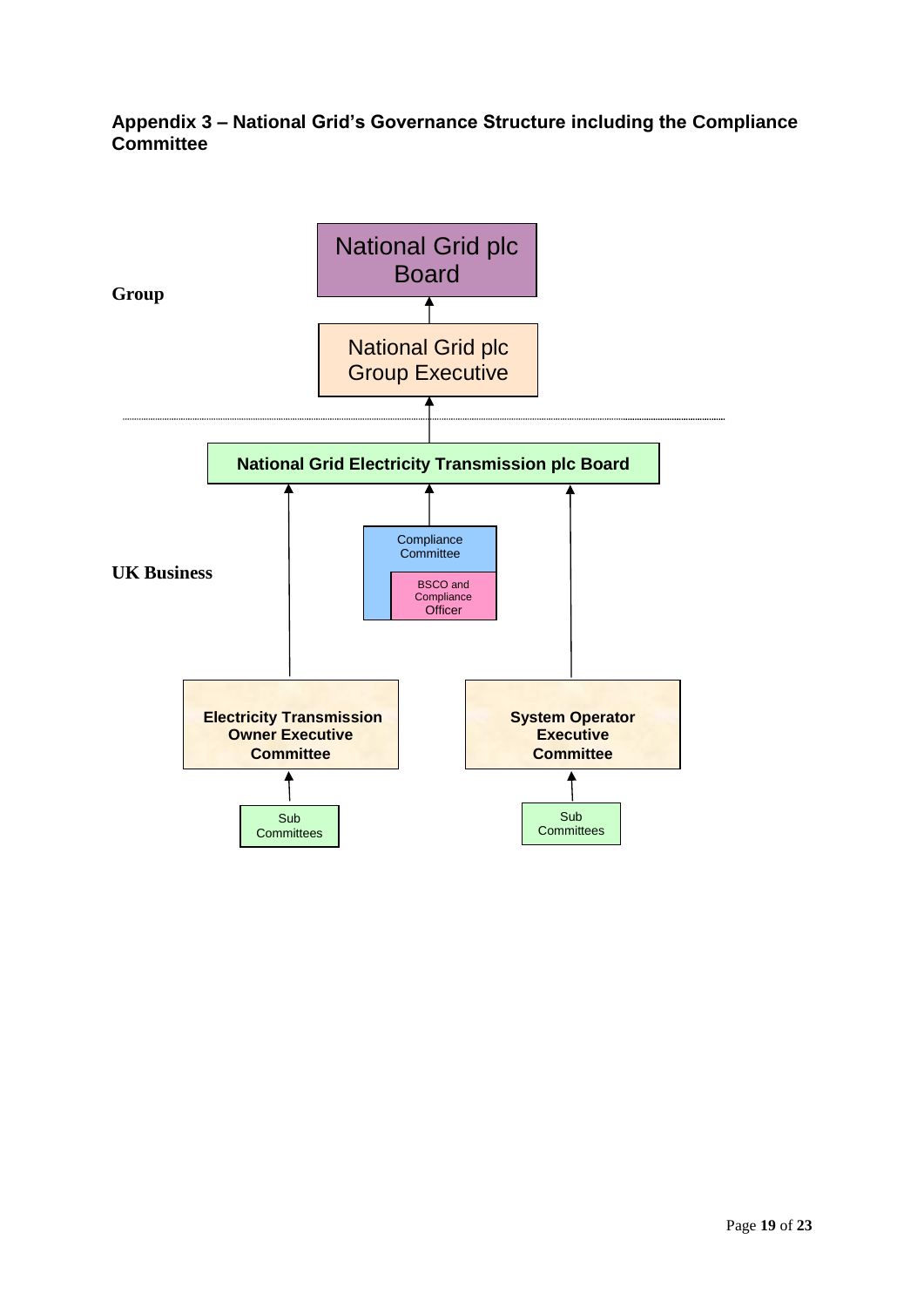# **Appendix 4**

**Structure chart showing the System Operator Functions within the National Grid Electricity Transmission business**

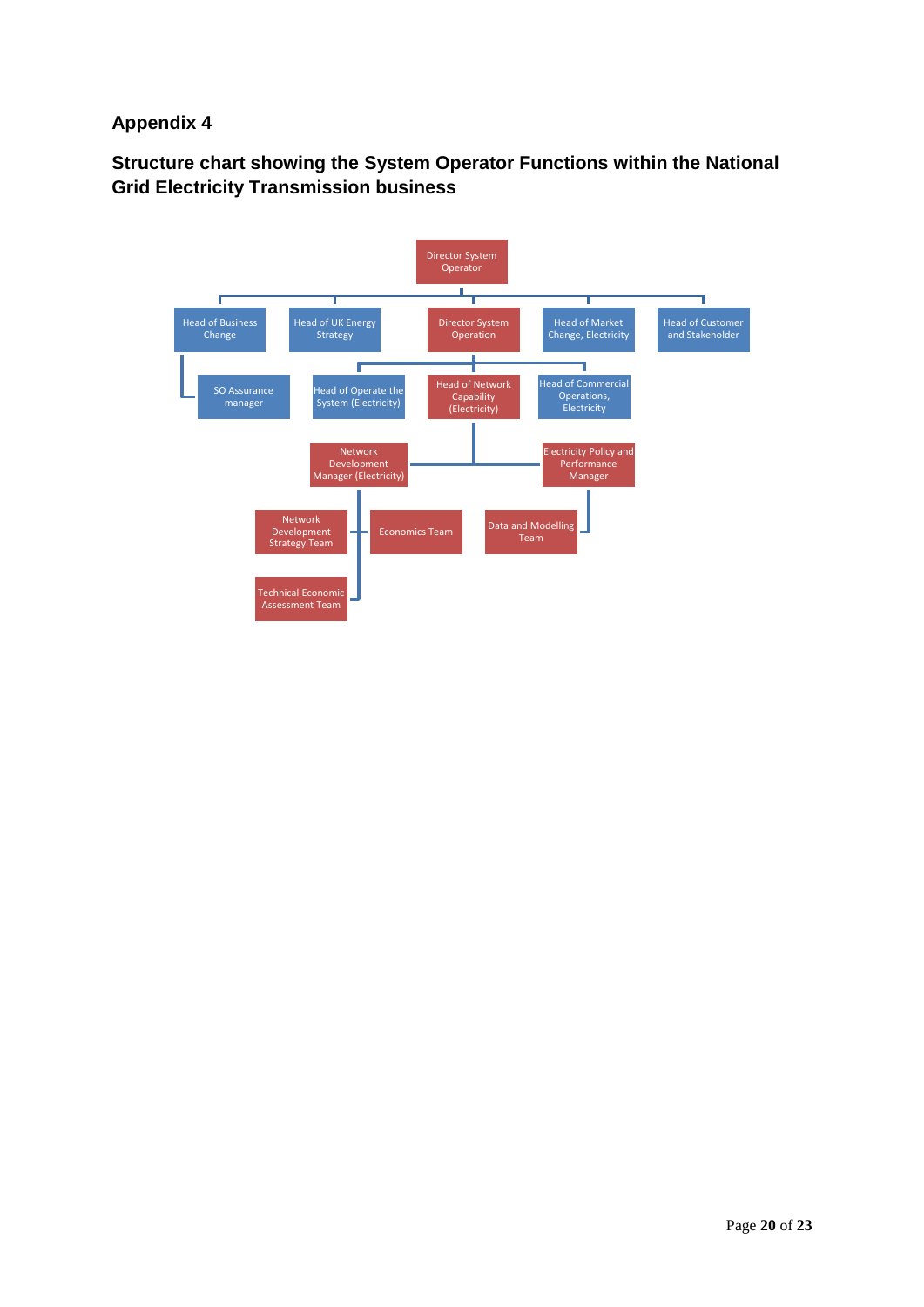# **Appendix 5 – RSPA Code of Conduct**

# **Code of Conduct**

**In respect of Relevant System Planning Activities (RSPA) including the use and disclosure of Relevant System Planning Information (RSPI)**

## **Purpose & Scope**

Through the role of Electricity System Operator, National Grid Electricity Transmission (NGET) receives highly sensitive, confidential information from third parties which is known as **Relevant System Planning Information (RSPI)**. RSPI is any information NGET has received solely through performing the Relevant System Planning Activities in relation to undertaking the following activities:

- The Network Options Assessment (NOA) process)
- Applications to the Network Electricity Transmission System (NETS) from transmission owners (TOs), offshore developers, interconnector operators (and in the future from competitively appointed transmission owners (CATOs))
- Electricity Ten Year Statement (ETYS) production, relating to information on reinforcement options, Future Energy Scenarios (FES), assumptions on interconnector capacity at GB and European level
- References to the Charging Methodology, as set out within the CUSC and STC

These activities are noted within the following NGET Licence Conditions:

- a) standard condition C27 (The Network Options Assessment process and reporting requirements);
- b) paragraph 4(c) of standard condition C6 *(included here for completeness and to reflect the licence but N/A as a RSPA as C6 4(c) has not yet been amended)*
- c) paragraphs 3(c), where relevant to Developer-Associated Offshore Wider Works, 5A and 9A of standard condition C8 (Requirement to offer terms);
- d) standard condition C25 (Provision of information and assistance to the Authority in relation to applications requiring the appointment of an offshore transmission owner), where relevant to Developer-Associated Offshore Wider Works; and
- e) paragraphs 1(bb), 3(e) and 13(aa) of standard condition C11 (Production of information about the national electricity transmission system)

The NGET licence Special Condition 2O contains specific obligations which require the implementation of robust controls in order to protect the confidentiality of RSPI.

#### **This Code sets out the rules which govern the disclosure of RSPI. These rules apply to RSPI which:**

- is **not** in the public domain
- NGET does **not** receive through the normal course of its activities (i.e., through CUSC, BSC (Balancing & Settlement Code), Grid Code, STC (SO TO Code), framework agreements and Connection Applications.

In particular, this Code is designed to mitigate the risk of an unfair commercial advantage arising through: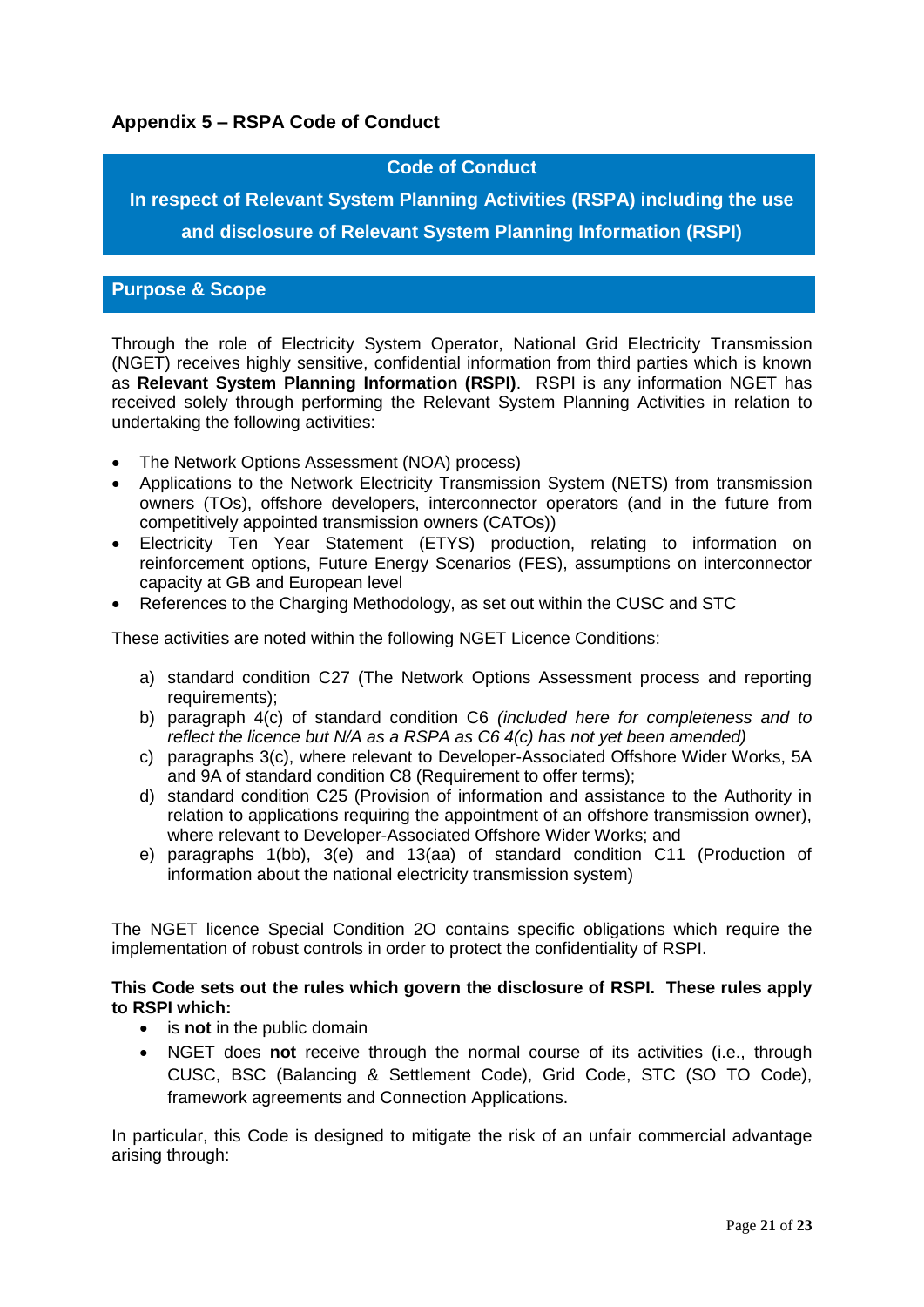- Illegitimate sharing of RSPI with National Grid's businesses operating in Interconnectors, Offshore or Carbon Capture & Storage
- Ineffective systems for the receipt, storage, classification and processing of RSPI
- Use of RSPI for unauthorised purposes.

**The Code applies to all electricity transmission employees, (which include directly employed agents, contractors and advisers) who are involved in performing the System Operator Functions and who require access to or disclosure of RSPI in order to perform those functions. It also applies to Shared Services employees who require access to or disclosure of RSPI in order to perform their Shared Services function in support of RSPA.**

**All other UK National Grid employees should be aware of the Code and that they must not seek to obtain an unfair advantage by soliciting RSPI from an NGET employee.** 

# **What are the consequences of breaching this Code of Conduct?**

Failure to comply could result in serious consequences for National Grid, including:

- Financial Penalty
- Criminal Prosecution
- Liability payments to a third party for breach of contract
- Investigations and other enforcement action by Ofgem
- Additional and more onerous licence conditions and
- Serious damage to the company's reputation

An intentional breach of the Code of Conduct by an employee (or failure to report an unintentional breach) will be treated as a disciplinary matter and may result in dismissal. Accidental breach of the Code of Conduct would not generally be viewed as a disciplinary matter, except where the employee has not taken reasonable precautions to comply with this Code of Conduct.

**Employees can ask their line manager for guidance in the first instance or contact a member of the Ethics & Compliance Team.** 

## **What are the rules I need to comply with?**

#### **The following Rules apply to:**

#### **NGET Employees Working on the System Operator Functions**

NGET employees who are involved in carrying out the System Operator Functions must not take any decisions or actions which are unduly influenced in favour of any of NGET's own businesses (including, for the avoidance of doubt the NGET TO and any other National Grid company, in particular those involved in Offshore Carbon Capture and Storage or Interconnector activities).

### **NGET Employees working on RSPA**

- **DO NOT** share RSPI within NGET outside System Operator Functions except in accordance with defined procedures for sharing with shared services personnel
- **DO NOT** share RSPI externally outside the System Operator Functions except in accordance with defined procedures for sharing where the sharing of this information is permitted and specifically required under